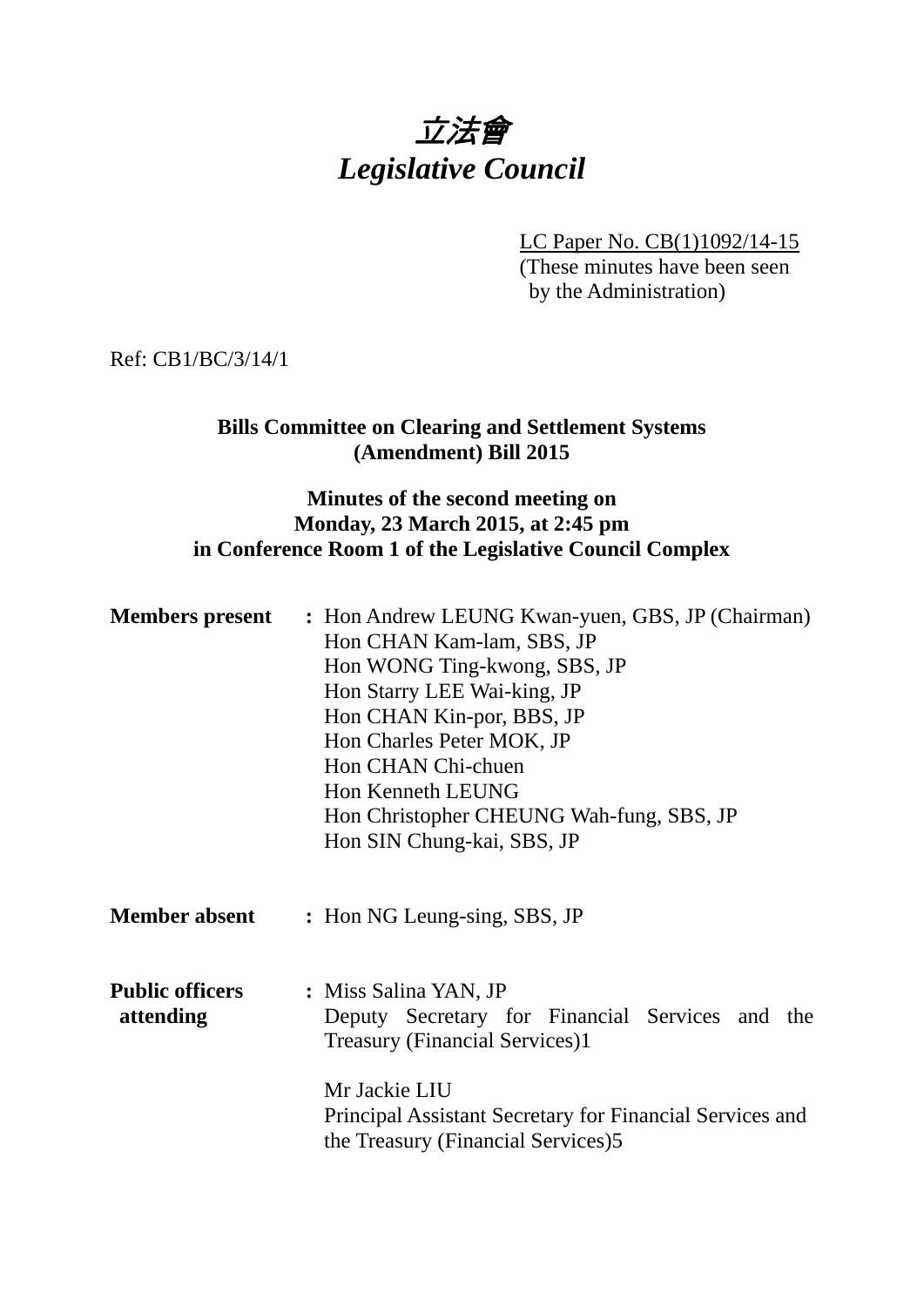Ms Jenny LEE Assistant Secretary for Financial Services and the Treasury (Financial Services)(5)1

Mr Esmond LEE, JP Executive Director (Financial Infrastructure) Hong Kong Monetary Authority

Mr LI Shu-pui Head (Financial Infrastructure Development) Hong Kong Monetary Authority

Mr Daniel LEONG Senior Manager (Financial Infrastructure Development) Hong Kong Monetary Authority

Ms Yvonne TSUI Senior Counsel Hong Kong Monetary Authority

#### **Attendance by : Deputations**

**invitation**

Internet Professional Association

Mr Joe LOK Council Member

The Association of Cloud and Mobile Computing Professionals

Mr Emil CHAN Chairman

UnionPay International Ltd.

Mr LI Wai-ching Senior Manager (Operation Department)

PayPal Pte. Ltd

Ms Jane SONG Legal Counsel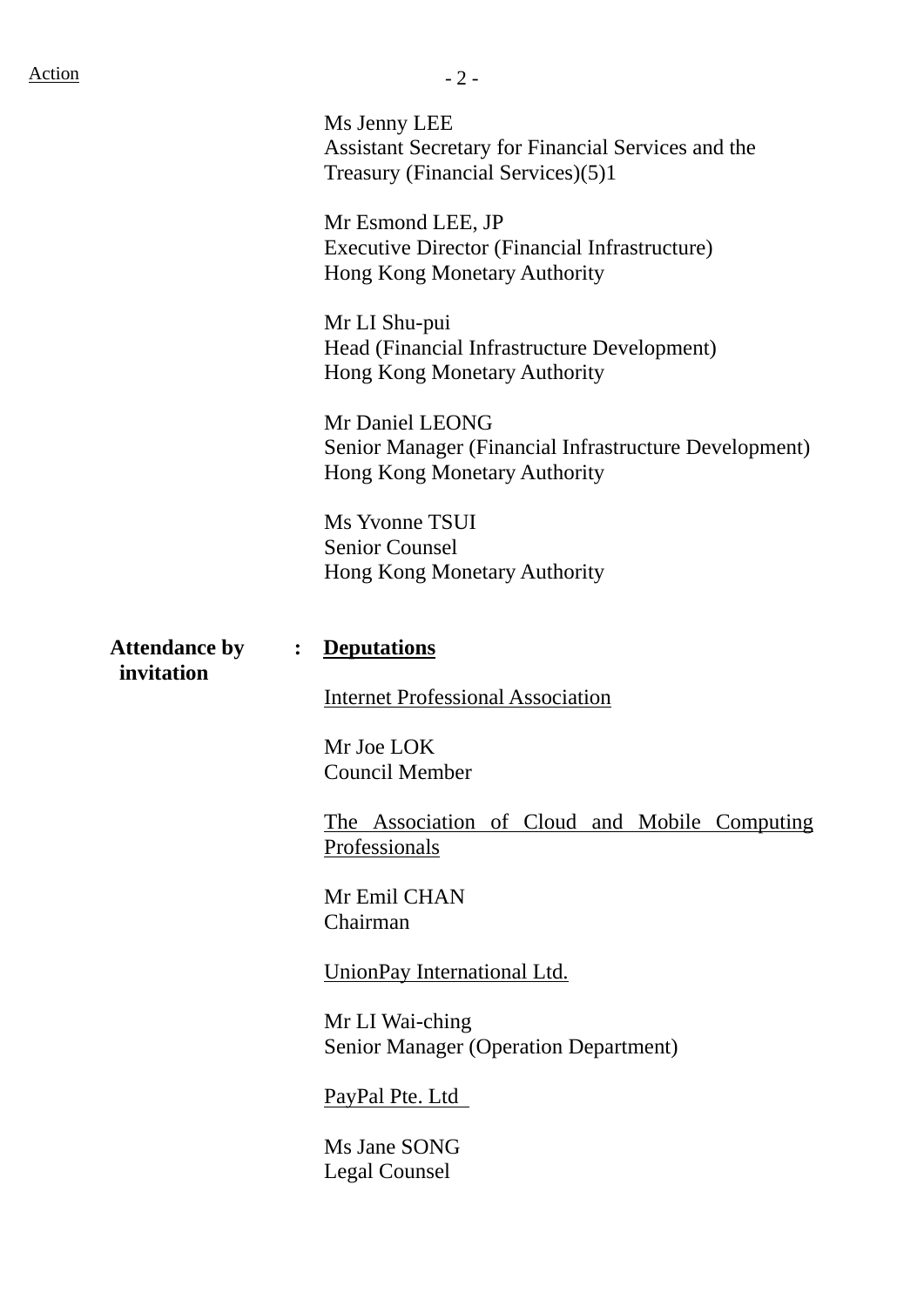#### Deloitte Touche Tohmatsu

Mr CHAN Yat-man Partner

MasterCard International Inc.

Ms Anna YIP Head of Hong Kong and Macau

Individual

Dr Witman HUNG

Octopus Cards Limited

Mr Sunny CHEUNG Yiu-tong Chief Executive Officer

- **Clerk in attendance :** Ms Connie SZETO Chief Council Secretary (1)4
- **Staff in attendance :** Mr YICK Wing-kin Assistant Legal Adviser 8

Ms Angel SHEK Senior Council Secretary (1)4

Ms Sharon CHAN Legislative Assistant (1)4

#### Action

### **I Meeting with deputations and the Administration**

Meeting with deputations

(LC Paper No.  $CB(1)656/14-15(01)$  — Submission from PayPal Pte. Ltd (English version only)

LC Paper No.  $CB(1)656/14-15(02)$  — Submission from MasterCard International Inc (English version only)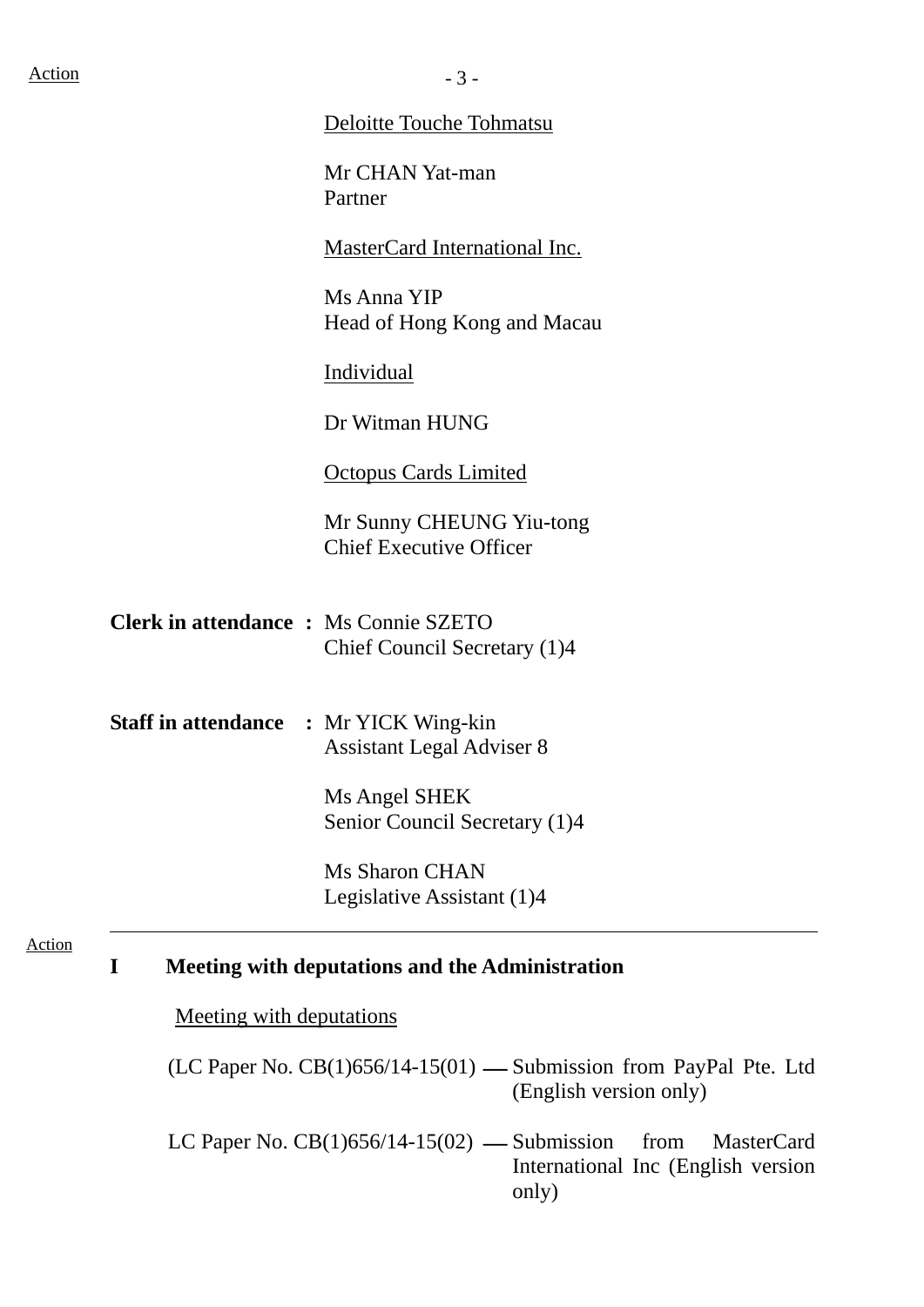- LC Paper No.  $CB(1)682/14-15(01)$  Joint submission from Internet Professional Association and the Association of Cloud and Mobile Computing Professionals (Chinese version only)
- LC Paper No.  $CB(1)684/14-15(01)$  Speaking note of the Chief Executive Officer of Octopus Cards Limited (Chinese version only))

*Submissions/letters from organizations not attending the meeting*

- $(LC$  Paper No.  $CB(1)656/14-15(03)$  Submission from Independent Commission Against Corruption (English version only)
- LC Paper No.  $CB(1)656/14-15(04)$  Submission from Consumer Council (English version only)
- LC Paper No.  $CB(1)656/14-15(05)$  Submission from CLS Bank International (English version only)
- LC Paper No.  $CB(1)656/14-15(06)$  Submission from Visa Hong Kong Limited (English version only)
- LC Paper No.  $CB(1)656/14-15(07)$  Submission from Hong Kong Bar Association (English version only)
- LC Paper No.  $CB(1)656/14-15(08)$  Submission from The DTC Association (English version only))

Meeting with the Administration

- (LC Paper No. CB(1)656/14-15(09) List of follow-up actions arising from the discussion at the meeting on 2 March 2015
- LC Paper No.  $CB(1)656/14-15(10)$  Administration's response to issues raised at the meeting on 2 March 2015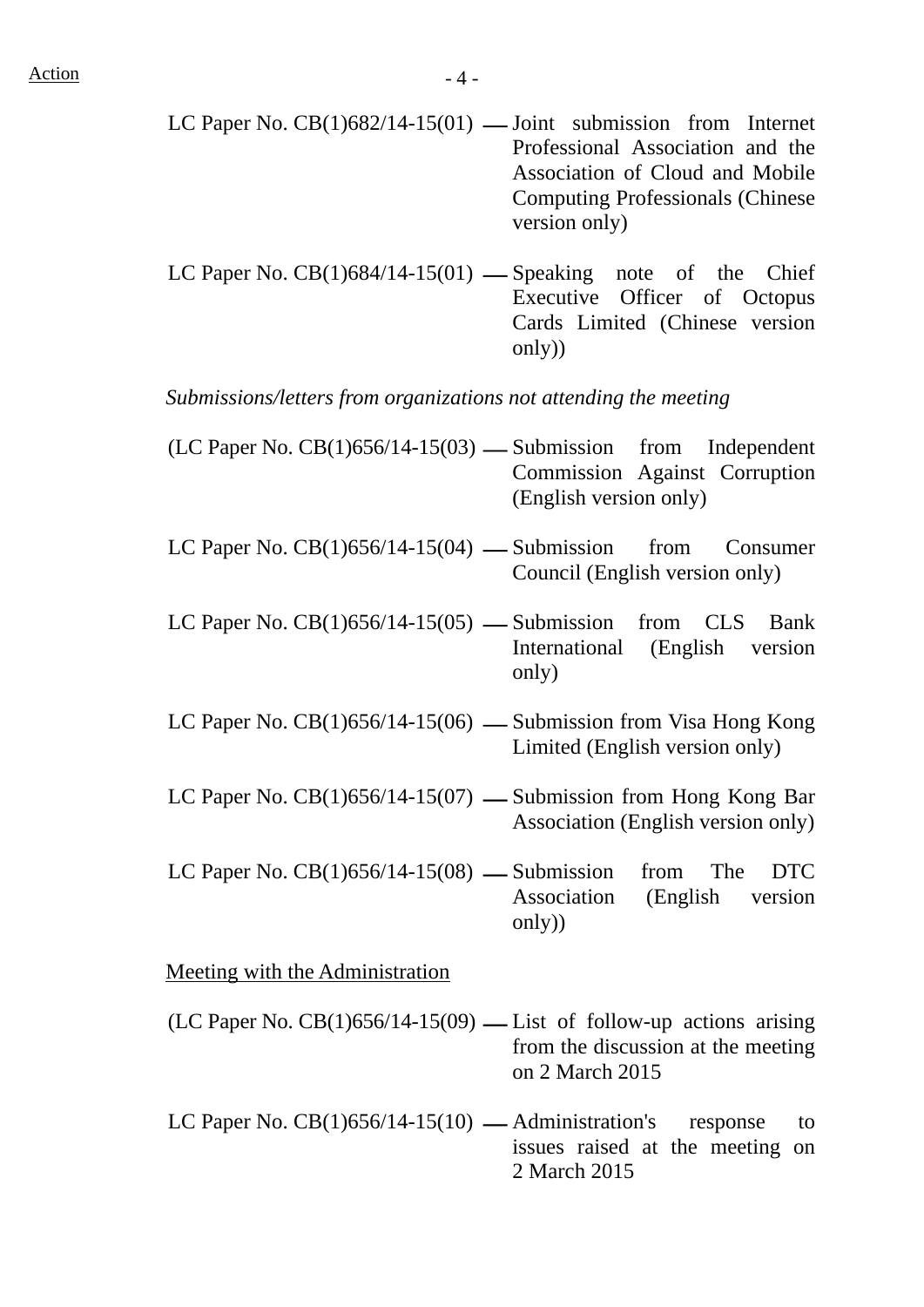#### Other relevant papers

| LC Paper No. CB(3)390/14-15                                          | — The Bill                                                                                      |
|----------------------------------------------------------------------|-------------------------------------------------------------------------------------------------|
| LC Paper No. $CB(1)615/14-15(01)$ — Marked-up copy of the Bill       | prepared by the Legal Service<br>Division (Restricted to members)<br>only)                      |
| File Ref: B&M/2/1/20C                                                | — Legislative Council Brief                                                                     |
| LC Paper No. $LS36/14-15$                                            | — Legal Service Division Report                                                                 |
| LC Paper No. $CB(1)590/14-15(01)$ — Background brief on Clearing and | Settlement Systems (Amendment)<br>Bill 2015 prepared by the<br>Legislative Council Secretariat) |

 The Chairman welcomed representatives of the Administration and deputations to the meeting. He reminded the deputations that their written submissions provided to the Bills Committee and views presented at the meeting would not be covered by the protection and immunity provided under the Legislative Council (Powers and Privileges) Ordinance (Cap. 382).

#### Discussion

2. The Bills Committee received views from eight deputations attending the meeting, and noted the six written submissions from organizations which did not attend the meeting (Index of proceedings attached at **Appendix**).

3. The Administration was requested to provide a consolidated written response to the views expressed by deputations at the meeting and in the written submissions.

(*Post meeting note:* The Administration's consolidated written response was issued to members vide the Annex to LC Paper No. CB(1)714/14-15(02) on 10 April 2015.)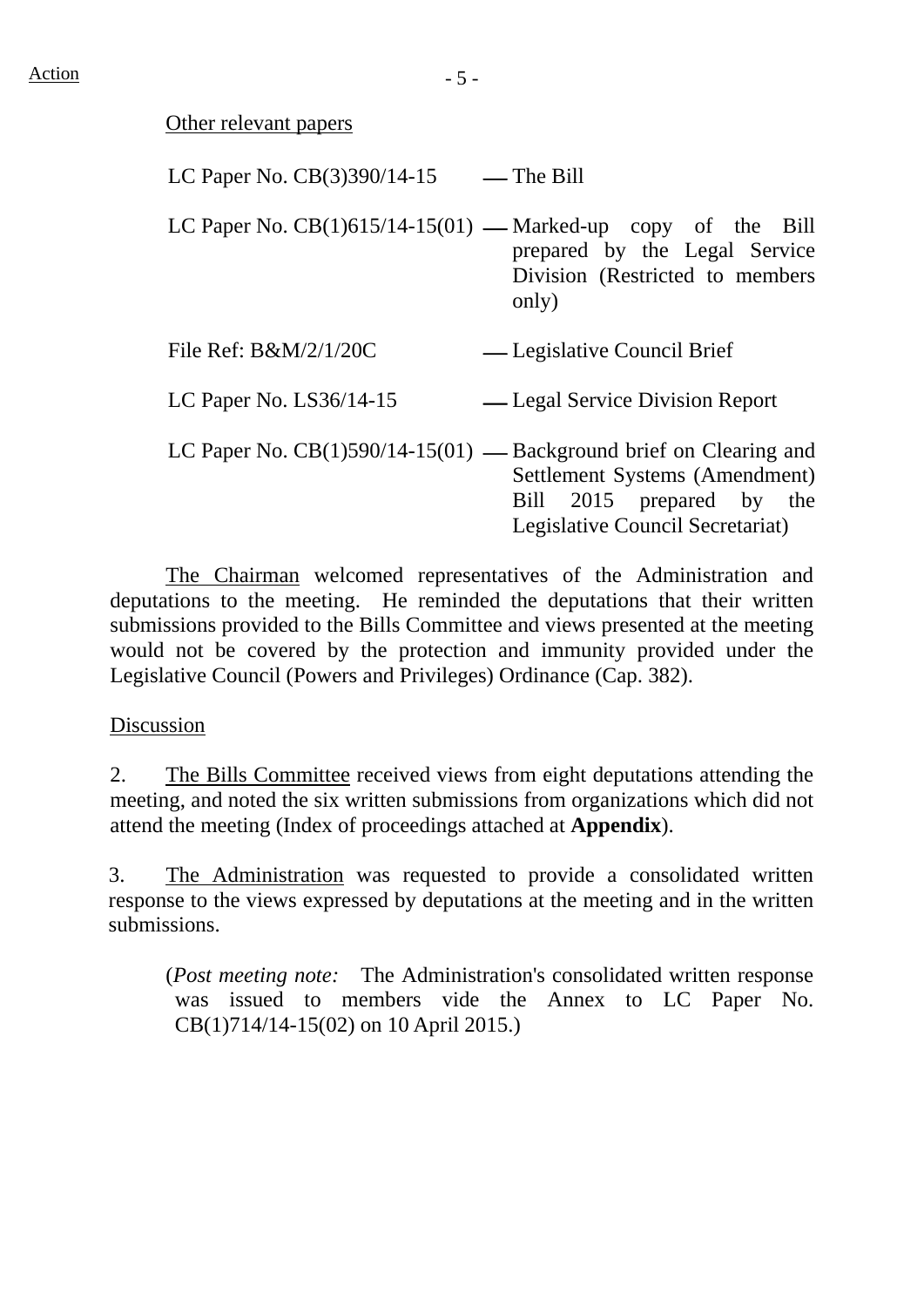#### Follow-up actions to be taken by the Administration

## *Market development and financial innovation*

4. The Administration was requested to provide written responses to address the concerns/views raised by members and deputations as follows:

- (a) besides ensuring the safety and soundness of stored value facilities ("SVF") and retail payment systems ("RPS") and protecting the interests of users, the Bill should adopt an "embracive and forward looking approach" facilitating the development of new/innovative SVF/RPS products/technologies in the market; and
- (b) the Bill should facilitate small and medium-sized SVF/RPS operators to enter the Hong Kong market through encouraging open data interchange ("ODI") between the systems of banks and those of SVF/RPS operators, which would be conducive to creating a level playing field for various operators and ensuring healthy market development.

5. The Administration was requested to provide information on the experiences of major overseas jurisdictions in implementing ODI for their financial services sectors, including the relevant legislation and regulations in place in these jurisdictions, and consider the need to take forward ODI for the financial services sector in Hong Kong through developing relevant guidelines.

# *Regulation of SVF licensees and designated RPS*

6. The Administration was requested to provide written responses to address the concerns/views raised by members and deputations as follows:

- (a) the difficulty for the Hong Kong Monetary Authority ("HKMA") to ensure effective regulatory oversight of overseas SVF and RPS operating in Hong Kong with their systems/operations mainly located outside Hong Kong; whereas the local SVF and RPS operators would in effect be subject to closer supervision; and
- (b) HKMA should consider making reference to similar measures adopted under the current regime for combating illegal betting activities to require banks to restrict the transfer of clients' money to accounts of unlicensed SVF (including SVF operating overseas and not targeting at the Hong Kong public) or those of RPS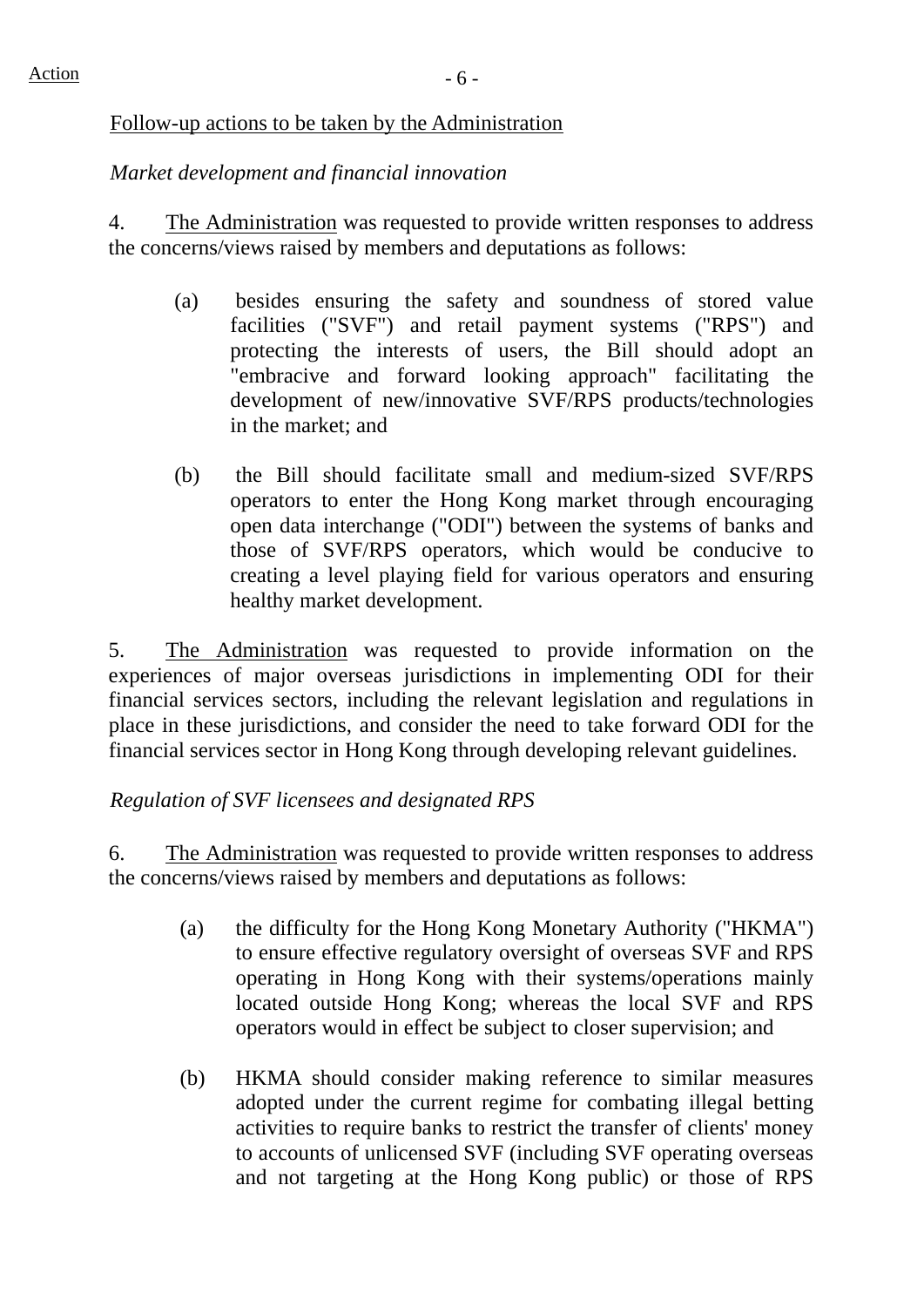operators which had breached the relevant regulatory requirements, in order to ensure compliance with the requirements of the proposed regulatory regime.

7. The Administration was requested to provide information on HKMA's supervisory approach over licensed SVF or designated RPS (e.g. whether approval would be required for new products/services provided by a licensed SVF or designated RPS operator, or a new fee charged on their users; and whether the approval mechanism would operate on an ex ante or ex post basis).

### *Liabilities on internet service providers ("ISP")*

8. The Administration was requested to compare the liabilities of ISP or exemptions for ISP in respect of their services provided to unlicensed SVF under the proposed regulatory regime with those arising from their services for unlicensed business operations under other local legislation, and explain the reasons for imposing different liabilities/exemptions on ISP under different regulatory regimes.

9. Given that subsections (1) and (2) of the proposed section 8C (Clause 17 of the Bill) had provided that any person must not knowingly promote or otherwise assist another person in issuing, or facilitating the issue of, an unlicensed SVF, the Administration was requested to explain the policy intent to specify in subsection (3) that "a reference to promoting or otherwise assisting" included "by means of providing network or internet portal access or any other technological means" as the subsection seemed to target the relevant offence at ISP.

10. The Administration was requested to provide information on the enforcement actions to be taken against a non-complying ISP, including how HKMA could ensure the ISP concerned would terminate its web hosting and other internet services to an unlicensed SVF as the ISP's systems/operations might be located overseas, and the relevant services were provided/accessible through Internet which was boundary free.

(*Post meeting note:* The Administration's consolidated written response was issued to members vide the Annex to LC Paper No. CB(1)714/14-15(02) on 10 April 2015.)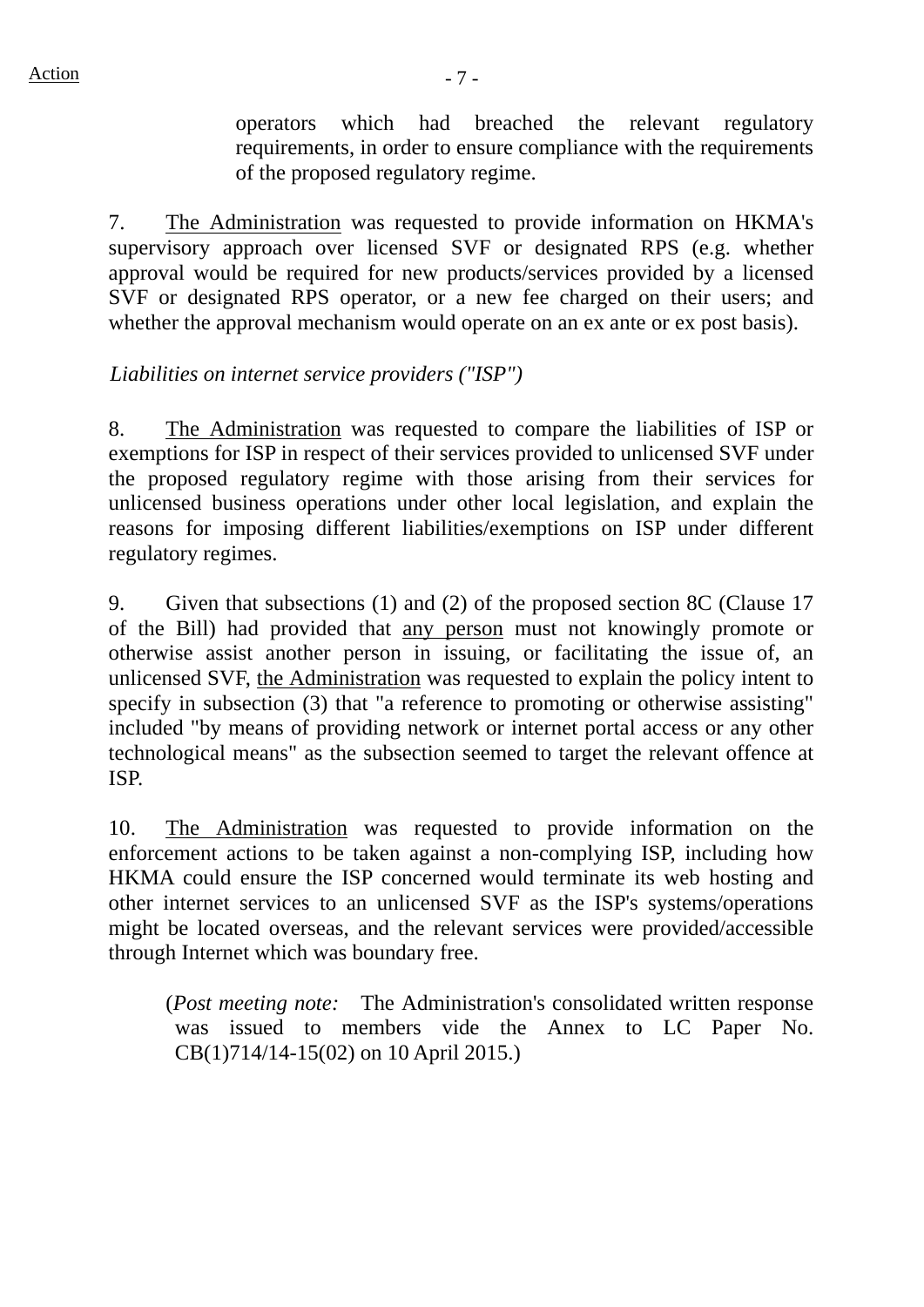### **II Any other business**

Date of next meeting

11. The Chairman reminded members that the next two meetings would be held on 13 April 2015, at 4:30 pm and 28 April 2015, at 8:30 am respectively.

12. There being no other business, the meeting ended at 5:28 pm.

Council Business Division 1 Legislative Council Secretariat 10 July 2015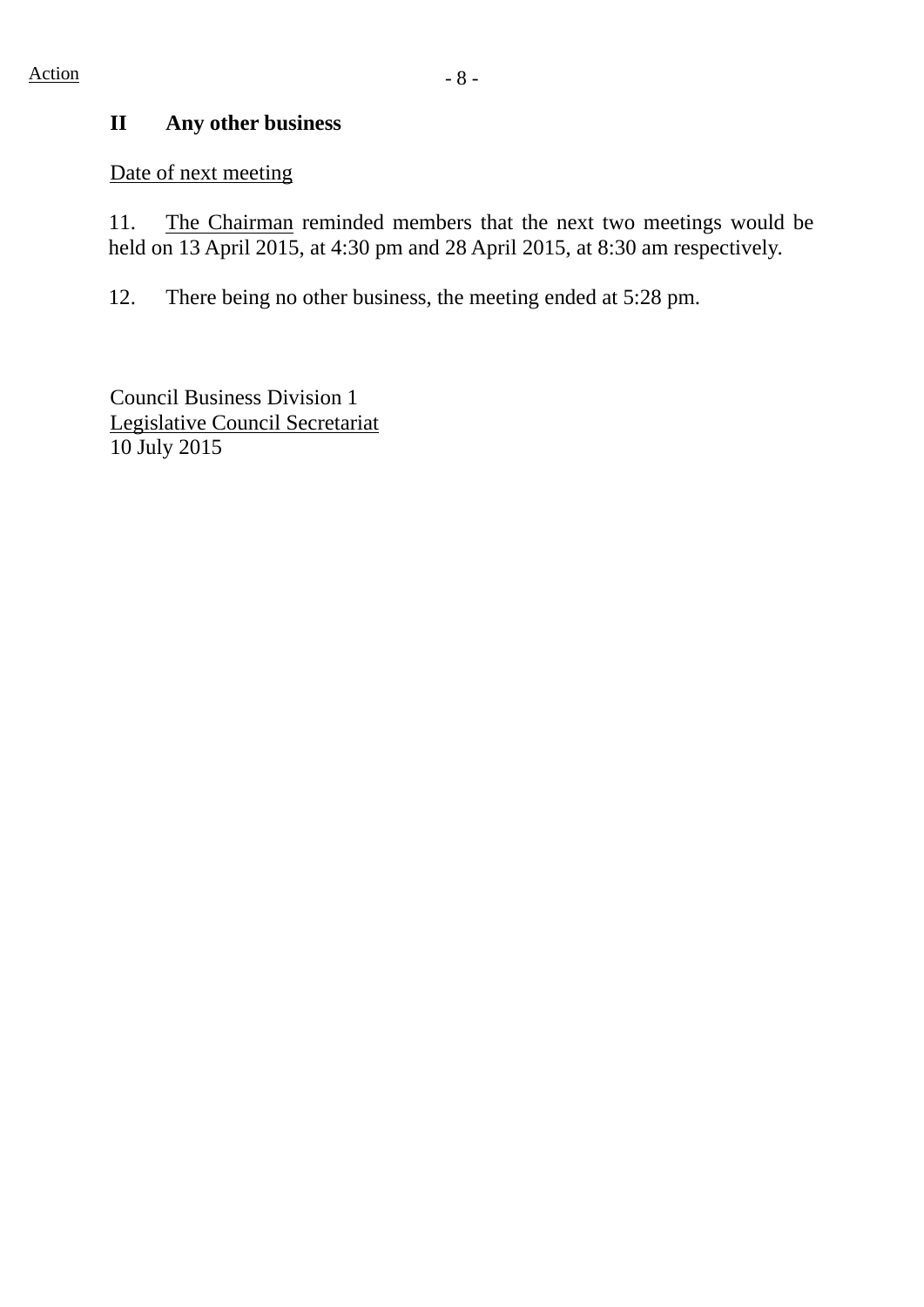### **Proceedings of the Bills Committee on Clearing and Settlement Systems (Amendment) Bill 2015 Second meeting on Monday, 23 March 2015, at 2:45 pm in Conference Room 1 of the Legislative Council Complex**

| <b>Time</b><br><b>Marker</b> | <b>Speaker</b>                                                                    | Subject(s)                                                                                                                                                                                                                                                                                                                                                                                                                                                        | <b>Action</b><br><b>Required</b> |
|------------------------------|-----------------------------------------------------------------------------------|-------------------------------------------------------------------------------------------------------------------------------------------------------------------------------------------------------------------------------------------------------------------------------------------------------------------------------------------------------------------------------------------------------------------------------------------------------------------|----------------------------------|
| 000145<br>000524             | Chairman                                                                          | Introductory remarks                                                                                                                                                                                                                                                                                                                                                                                                                                              |                                  |
|                              |                                                                                   | Presentation of views by deputations and the Administration's initial responses                                                                                                                                                                                                                                                                                                                                                                                   |                                  |
| 000525<br>$\equiv$<br>000812 | Professional<br>Internet<br>Association ("IPA")                                   | Presentation of views<br>[LC Paper No. $CB(1)682/14-15(01)$ ]                                                                                                                                                                                                                                                                                                                                                                                                     |                                  |
| 000813<br>001324             | The Association of<br>Cloud and Mobile<br>Computing<br>Professionals<br>("ACMCP") | Presentation of views<br>[LC Paper No. $CB(1)682/14-15(01)$ ]                                                                                                                                                                                                                                                                                                                                                                                                     |                                  |
| 001325<br>001734             | UnionPay International<br>Ltd ("UPI")                                             | Presentation of views as highlighted below -<br>(a) UPI supported the proposed regulatory<br>regime for stored value facilities ("SVF")<br>and retail payment systems ("RPS") as it<br>would help promote market development<br>and financial innovation in SVF and RPS;<br>and<br>there should be guidelines on the detailed<br>(b)<br>operation of the proposed regulatory regime<br>(e.g. procedures for revoking an SVF<br>licence) to facilitate compliance. |                                  |
| 001735<br>002032             | $-$  PayPal<br>Pte.<br>Ltd<br>("PayPal")                                          | Presentation of views<br>[LC Paper No. $CB(1)656/14-15(01)$ ]                                                                                                                                                                                                                                                                                                                                                                                                     |                                  |
| 002033<br>002228             | Deloitte<br>Touche<br>Tohmatsu ("DTT")                                            | Presentation of views as highlighted below -<br>(a) DTT supported the proposed regulatory<br>regime as it would help enhance consumers'<br>confidence in the usage of SVF and RPS,<br>and promote healthy development of the<br>relevant markets; and<br>(b) guidelines and practice notes on matters<br>such as risk management and internal<br>controls should be issued for reference of the<br>SVF/RPS industry.                                              |                                  |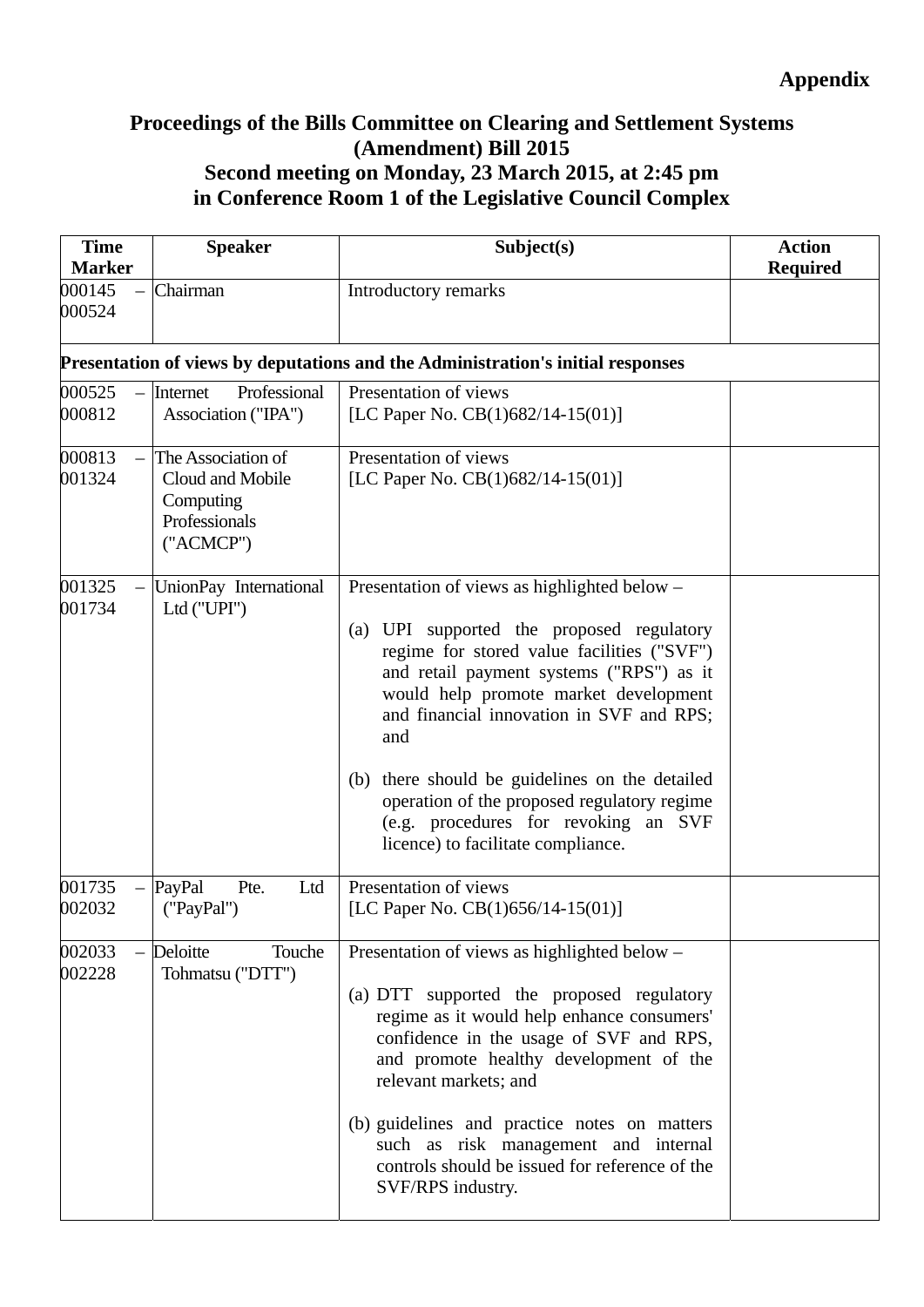| <b>Time</b><br><b>Marker</b> | <b>Speaker</b>                                        | Subject(s)                                                                                                                                                                                                                                                                                                                                                                                                                                                                                                                                                                                                                                                                                                                                                                                                                                                                                                                                                                                                                                                                                                                                                                                                                                                                                                                                                                                                                       | <b>Action</b><br><b>Required</b> |
|------------------------------|-------------------------------------------------------|----------------------------------------------------------------------------------------------------------------------------------------------------------------------------------------------------------------------------------------------------------------------------------------------------------------------------------------------------------------------------------------------------------------------------------------------------------------------------------------------------------------------------------------------------------------------------------------------------------------------------------------------------------------------------------------------------------------------------------------------------------------------------------------------------------------------------------------------------------------------------------------------------------------------------------------------------------------------------------------------------------------------------------------------------------------------------------------------------------------------------------------------------------------------------------------------------------------------------------------------------------------------------------------------------------------------------------------------------------------------------------------------------------------------------------|----------------------------------|
| 002229<br>002434             | <b>MasterCard</b><br>International<br>Inc.<br>('MCI') | Presentation of views<br>[LC Paper No. $CB(1)656/14-15(02)$ ]                                                                                                                                                                                                                                                                                                                                                                                                                                                                                                                                                                                                                                                                                                                                                                                                                                                                                                                                                                                                                                                                                                                                                                                                                                                                                                                                                                    |                                  |
| 002435<br>002938             | Dr Witman HUNG                                        | Presentation of views<br>[LC Paper No. $CB(1)682/14-15(01)$ ]                                                                                                                                                                                                                                                                                                                                                                                                                                                                                                                                                                                                                                                                                                                                                                                                                                                                                                                                                                                                                                                                                                                                                                                                                                                                                                                                                                    |                                  |
| 002939<br>003358             | Octopus Cards Limited<br>('OCL")                      | Presentation of views<br>[LC Paper No. $CB(1)684/14-15(01)$ ]                                                                                                                                                                                                                                                                                                                                                                                                                                                                                                                                                                                                                                                                                                                                                                                                                                                                                                                                                                                                                                                                                                                                                                                                                                                                                                                                                                    |                                  |
| 003359<br>004340             | Chairman<br>Administration                            | Administration's<br>initial<br>The<br>responses<br>to<br>deputations' views -<br>(a) the proposed regulatory regime would<br>enhance the confidence of the retail public in<br>SVF and RPS, and provide certainty and<br>clarity to industry players in setting up and<br>operating relevant business in Hong Kong;<br>(b) the Administration attached importance to<br>ensuring financial safety and facilitating<br>innovation in the development of SVF and<br>RPS and other financial services in Hong<br>Kong, and would strive to ensure proper<br>regulation<br>facilitate<br>and<br>market<br>development;<br>(c) under the current proposal, small SVF<br>market players, i.e. SVF with limited usage<br>and a float size of not more than \$1 million,<br>would be exempted from the proposed<br>regulatory regime;<br>(d) issues relating to financial innovation were<br>outside the scope of the Clearing and<br>Settlement Systems (Amendment) Bill 2015<br>("the Bill"). Relevant suggestions might be<br>followed up in other contexts (e.g. the<br>Steering Group on Financial Technologies<br>("the Steering Group"));<br>(e) the Bill provided for the legislative<br>framework for SVF and RPS while the<br>details of operation would be set out in<br>guidelines to be issued by the Monetary<br>Authority (i.e. Hong Kong Monetary<br>Authority ("HKMA"));<br>(f) the proposed regulatory regime would be |                                  |
|                              |                                                       | applied consistently. All persons must                                                                                                                                                                                                                                                                                                                                                                                                                                                                                                                                                                                                                                                                                                                                                                                                                                                                                                                                                                                                                                                                                                                                                                                                                                                                                                                                                                                           |                                  |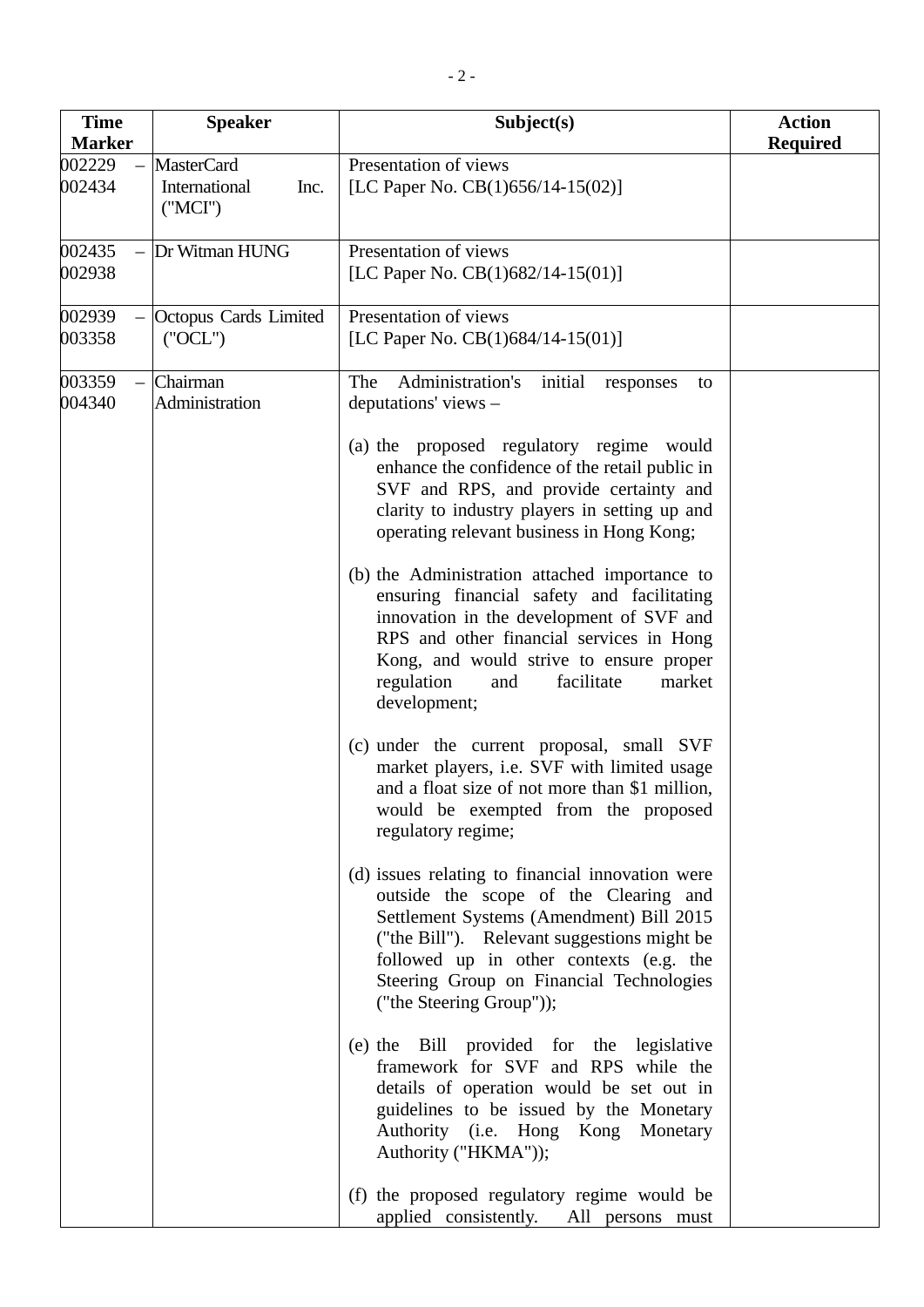| <b>Time</b>      | <b>Speaker</b>                                                                                          | Subject(s)                                                                                                                                                                                                                                                                                                                                                                                      | <b>Action</b>                                                                |
|------------------|---------------------------------------------------------------------------------------------------------|-------------------------------------------------------------------------------------------------------------------------------------------------------------------------------------------------------------------------------------------------------------------------------------------------------------------------------------------------------------------------------------------------|------------------------------------------------------------------------------|
| <b>Marker</b>    |                                                                                                         |                                                                                                                                                                                                                                                                                                                                                                                                 | <b>Required</b>                                                              |
|                  |                                                                                                         | obtain a licence from HKMA for the issue or<br>facilitate the issue of SVF, and comply with<br>relevant<br>requirements<br>for<br>the<br>issuing/operating SVF in Hong Kong;                                                                                                                                                                                                                    |                                                                              |
|                  |                                                                                                         | (g) a "facilitator" of an SVF was defined under<br>the Bill as one that provided value to the<br>SVF issuer which determined the extent to<br>which the issuer might provide its customers<br>with electronic value.<br>A person who<br>provided ancillary services (e.g. payment<br>gateways) which assisted the issuer in the<br>SVF business would not be captured by the<br>definition; and |                                                                              |
|                  |                                                                                                         | (h) an SVF licensee would be given a period of<br>not less than 14 days to make oral/written<br>representations before HKMA attached new<br>or varied conditions on the licence.                                                                                                                                                                                                                |                                                                              |
| 004341<br>005759 | $-$ Chairman<br>Mr CHAN Kam-lam<br>Mr SIN Chung-kai<br>Dr Witman HUNG<br><b>ACMCP</b><br>Administration | Mr CHAN's views that the proposed regulatory<br>regime would help expand SVF and RPS markets<br>in Hong Kong and promote their healthy<br>development. He sought deputations' views<br>whether there were issues in the Bill that might<br>hamper the development of SVF and RPS<br>markets.                                                                                                    |                                                                              |
|                  |                                                                                                         | Dr HUNG considered that the Bill should<br>facilitate small and medium-sized SVF/RPS<br>operators ("SMEs") to enter the Hong Kong<br>market<br>through encouraging<br>data<br>open<br>interchange ("ODI") between the systems of<br>banks and those of SVF/RPS operators, which<br>would be conducive to creating a level playing<br>field for various operators.                               | The<br>Administration<br>to take action as<br>paragraph 4 of<br>the minutes. |
|                  |                                                                                                         | Mr SIN invited deputations' views on whether<br>and how the Bill should incorporate provisions on<br>ODI.                                                                                                                                                                                                                                                                                       |                                                                              |
|                  |                                                                                                         | ACMCP pointed out that in some major<br>jurisdictions<br>(e.g. the United<br>Kingdom),<br>guidelines were already in place requiring banks<br>and financial institutions to standardize formats in<br>their systems, etc. to facilitate ODI with their<br>clients.                                                                                                                              |                                                                              |
|                  |                                                                                                         | The Administration advised that currently, banks<br>provided e-banking services to<br>enterprises                                                                                                                                                                                                                                                                                               |                                                                              |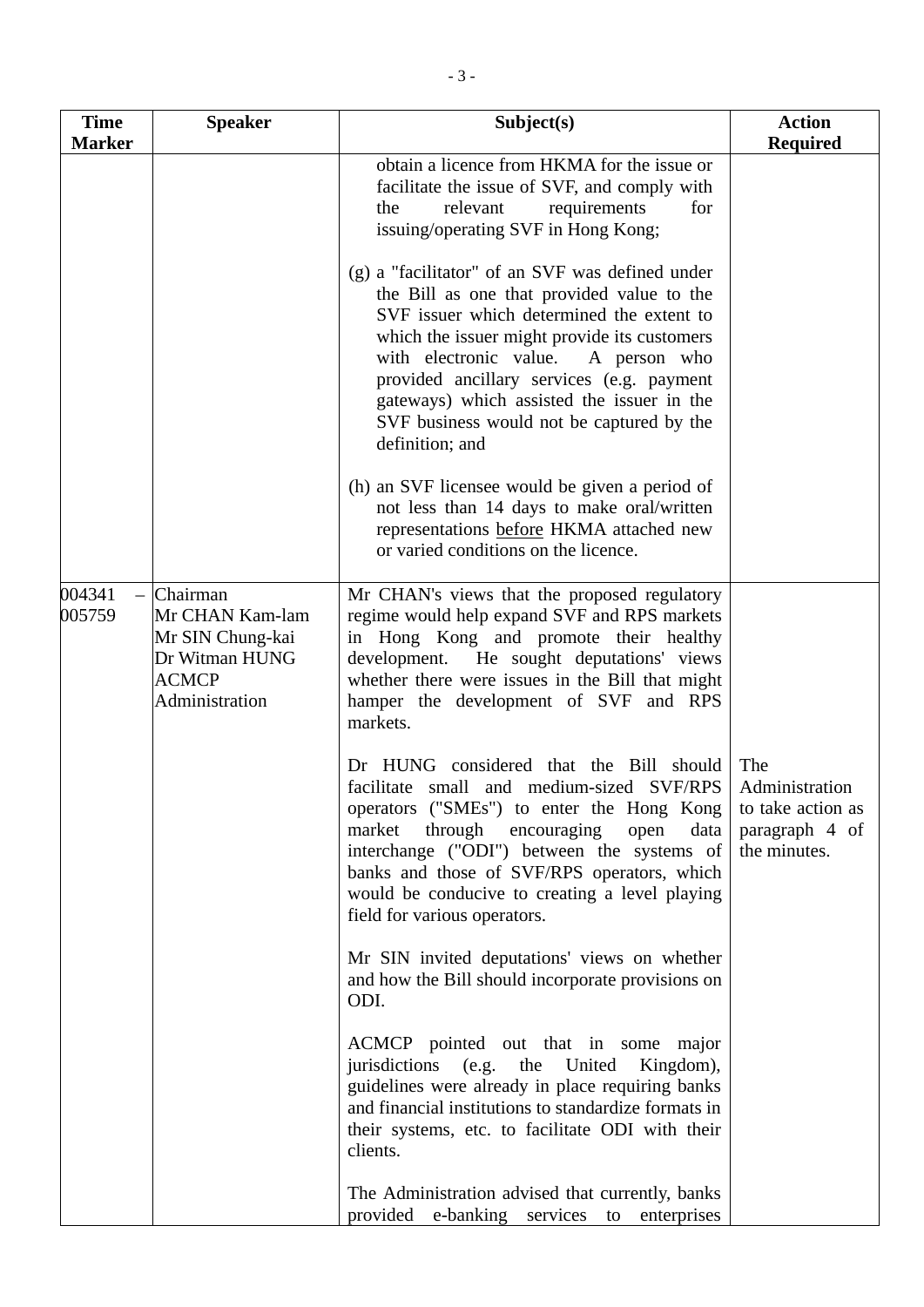| <b>Time</b>      | <b>Speaker</b>                                                     | Subject(s)                                                                                                                                                                                                                                                                                                                                                                                                                                                                                                                                                                                                                                                       | <b>Action</b>                                                                |
|------------------|--------------------------------------------------------------------|------------------------------------------------------------------------------------------------------------------------------------------------------------------------------------------------------------------------------------------------------------------------------------------------------------------------------------------------------------------------------------------------------------------------------------------------------------------------------------------------------------------------------------------------------------------------------------------------------------------------------------------------------------------|------------------------------------------------------------------------------|
| <b>Marker</b>    |                                                                    | including SMEs to facilitate transfer/collection of<br>payments and meet their business needs. Issues<br>relating to ODI for standardizing formats for<br>exchanging data and financial innovation were<br>outside the scope of the Bill, and should be<br>followed up in other contexts.                                                                                                                                                                                                                                                                                                                                                                        | <b>Required</b>                                                              |
|                  |                                                                    | the<br>Chairman,<br>At<br>the<br>request of<br>the<br>Administration agreed to provide information on<br>the experiences of major overseas jurisdictions in<br>implementing ODI for their financial services<br>sectors, including the relevant legislation and<br>regulations in place in these jurisdictions; and<br>consider the need to take forward ODI for the<br>financial services sector in Hong Kong through<br>developing relevant guidelines.                                                                                                                                                                                                        | The<br>Administration<br>to take action as<br>paragraph 5 of<br>the minutes. |
| 005800<br>010033 | Chairman<br>Mr SIN Chung-kai<br><b>MCI</b>                         | In reply to Mr SIN's request for MCI to elaborate<br>on its views on the proposed RPS designation<br>system [LC Paper No. CB(1)656/14-15(02)],<br>MCI said that $-$<br>(a) it supported the Bill in providing a regulatory<br>framework for RPS and agreed that the<br>regulator should issue guidelines and practice<br>notes on the detailed operation and best<br>practices for industry's reference and to                                                                                                                                                                                                                                                   |                                                                              |
|                  |                                                                    | facilitate compliance; and<br>(b) in view of rapid development in RPS<br>products/services, HKMA's approval should<br>not be required for each new product/service<br>provided by an operator.                                                                                                                                                                                                                                                                                                                                                                                                                                                                   |                                                                              |
| 010034<br>010822 | Chairman<br>Mr Charles Peter MOK<br><b>ACMCP</b><br>Administration | Discussion on whether and how ODI should be<br>taken forward in Hong Kong in respect of the<br>SVF and RPS markets.<br>With reference to the existing system adopted by<br>banks for inter-bank transfer of money, ACMCP<br>explained the operation and potential benefits of<br>ODI between the systems of banks and SVF/RPS<br>operators in Hong Kong.<br>Mr MOK opined that ODI would facilitate more<br>innovations in application-programming interface<br>among different payment facilities and systems to<br>cater for users' needs. He enquired whether the<br>Administration would take forward ODI for the<br>financial services sector in Hong Kong. |                                                                              |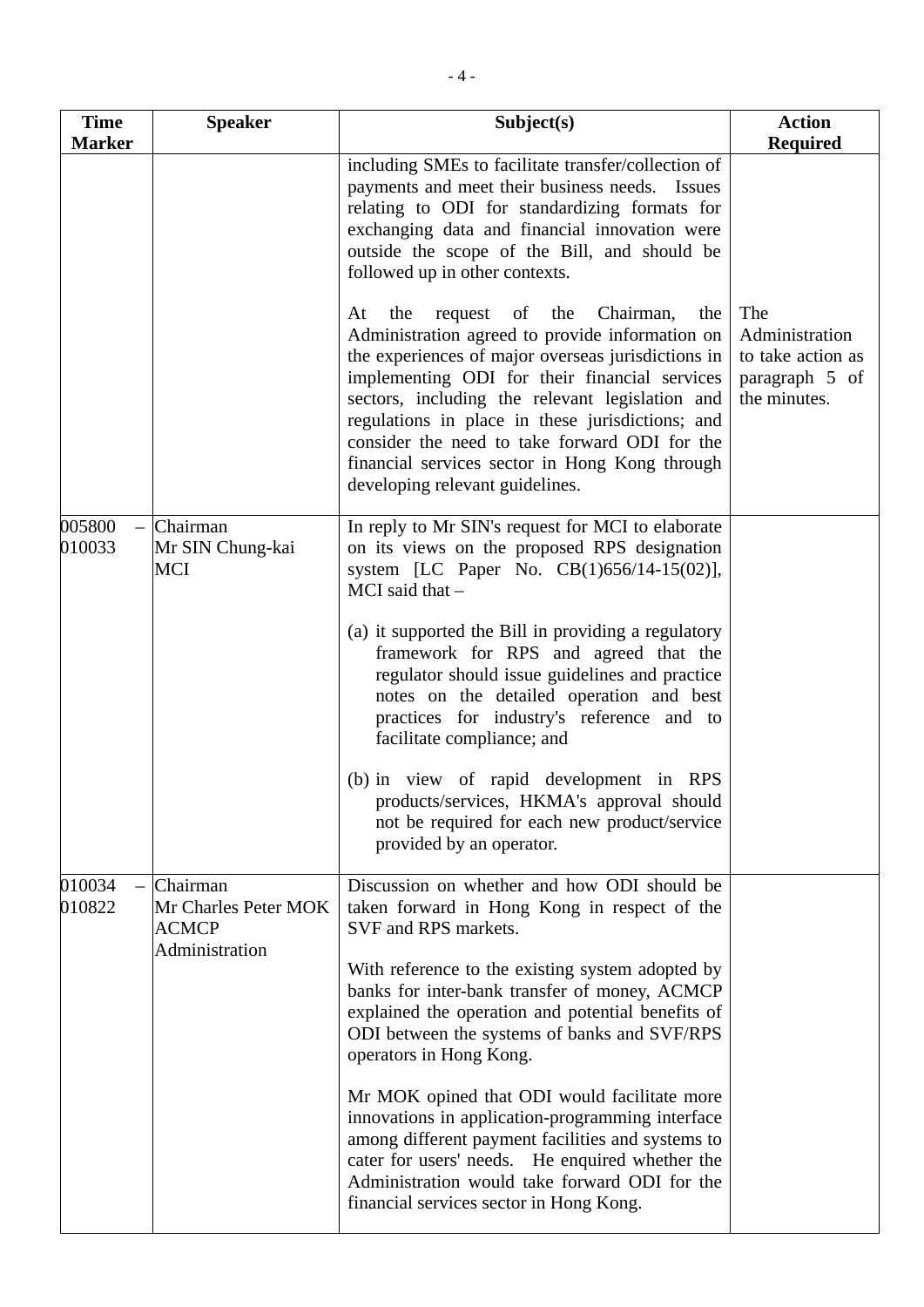| <b>Time</b><br><b>Marker</b> | <b>Speaker</b>                                                | Subject(s)                                                                                                                                                                                                                                                                                                                                                                                                                                                                                                                                                                                                                                                                                                                                                                                                                                                                                                                                                                                                                                                                                                                                                                                                                                                                                                                                                                                                                                                                                                                                                                                                      | <b>Action</b><br><b>Required</b>                                                  |
|------------------------------|---------------------------------------------------------------|-----------------------------------------------------------------------------------------------------------------------------------------------------------------------------------------------------------------------------------------------------------------------------------------------------------------------------------------------------------------------------------------------------------------------------------------------------------------------------------------------------------------------------------------------------------------------------------------------------------------------------------------------------------------------------------------------------------------------------------------------------------------------------------------------------------------------------------------------------------------------------------------------------------------------------------------------------------------------------------------------------------------------------------------------------------------------------------------------------------------------------------------------------------------------------------------------------------------------------------------------------------------------------------------------------------------------------------------------------------------------------------------------------------------------------------------------------------------------------------------------------------------------------------------------------------------------------------------------------------------|-----------------------------------------------------------------------------------|
|                              |                                                               | The Administration advised that the Bill did not<br>restrict ODI or enforce a particular standardized<br>format for data exchange between the systems of<br>banks and those of SVF/RPS or among the<br>systems of SVF/RPS in Hong Kong.<br>The<br>Administration would be willing to work with<br>stakeholders to look into the potential of the<br>financial technology sector.                                                                                                                                                                                                                                                                                                                                                                                                                                                                                                                                                                                                                                                                                                                                                                                                                                                                                                                                                                                                                                                                                                                                                                                                                                |                                                                                   |
| 010823<br>011815             | Chairman<br>Mr CHAN Chi-chuen<br><b>OCL</b><br>Administration | In reply to Mr CHAN, OCL elaborated on its<br>concerns that -<br>(a) it might be difficult for HKMA to ensure<br>effective regulatory oversight of overseas<br>SVF and RPS operating in Hong Kong.<br>Given that their systems/operations were<br>mainly located outside Hong Kong, they<br>might circumvent the relevant regulatory<br>requirements, whereas the local SVF/RPS<br>operators (including OCL) would in effect be<br>subject to closer supervision; and<br>(b) the Administration should clarify whether the<br>float safeguarding measures must ensure full<br>protection of the float at all times in order to<br>meet the relevant regulatory requirement.<br>The Administration stressed that -<br>(a) the proposed regulatory regime would be<br>applied consistently to all SVF issued in Hong<br>Kong in a fair and equal manner.<br>While<br>banks were deemed to be licensed to issue<br>SVF, they would be subject to the same<br>regulatory requirements applied to<br><b>SVF</b><br>licensees;<br>(b) an SVF licensee must put in place adequate<br>risk management policies and procedures for<br>float management, in particular to keep the<br>float separate from other funds of the issuer to<br>ensure adequate protection of the float; and<br>(c) if an overseas issuer operated an SVF in<br>Hong Kong without a licence, it would have<br>committed an offence. HKMA would take<br>appropriate regulatory<br>actions<br>and, if<br>necessary, seek assistance from the relevant<br>authority of the issuer's home jurisdiction in<br>taking enforcement actions. HKMA would | The<br>Administration<br>to take action as<br>paragraph $6(a)$<br>of the minutes. |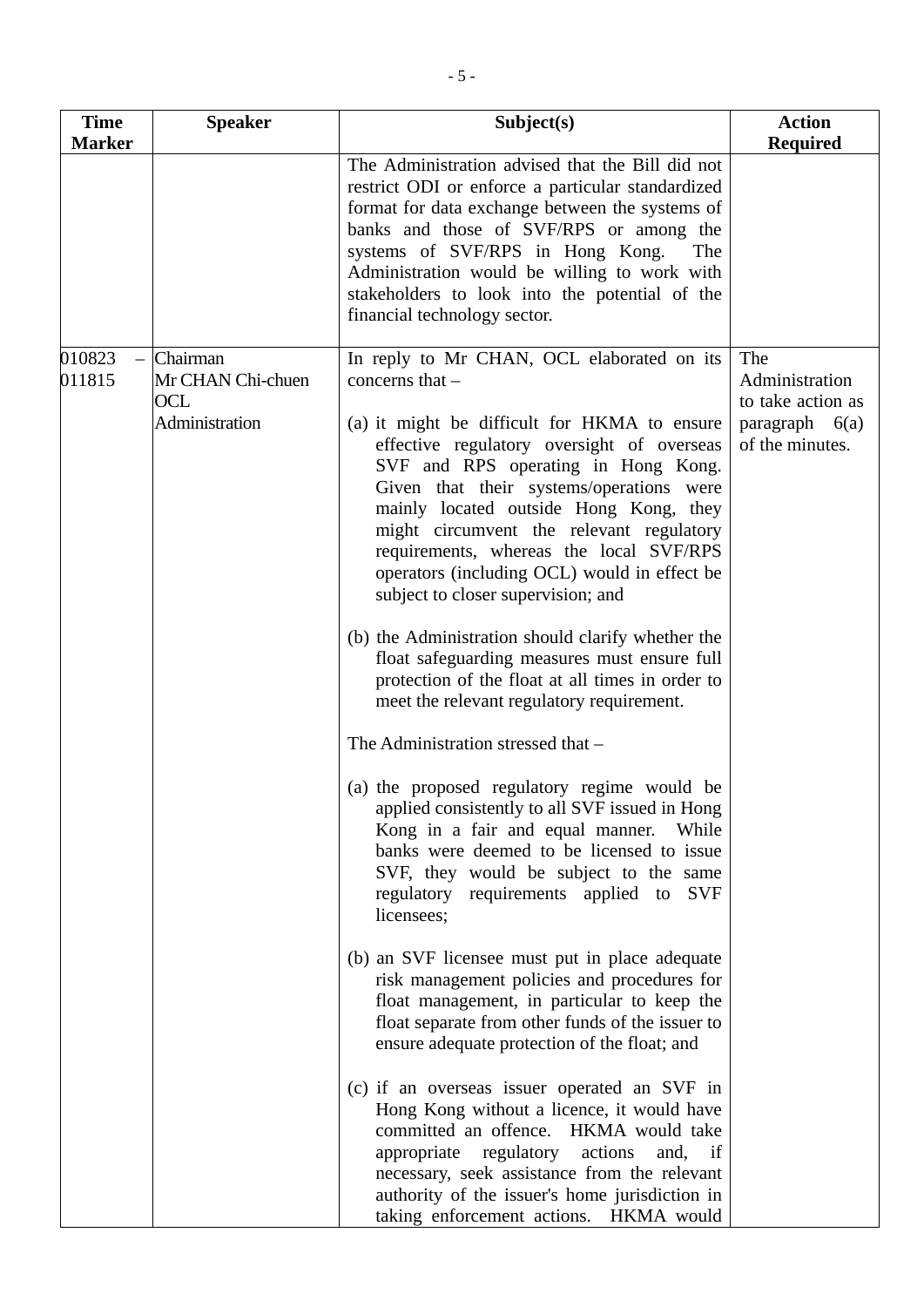| <b>Time</b><br><b>Marker</b>                 | <b>Speaker</b>                                                                                                             | Subject(s)                                                                                                                                                                                                                                                                                                                                                                                                                                                                                   | <b>Action</b><br><b>Required</b> |
|----------------------------------------------|----------------------------------------------------------------------------------------------------------------------------|----------------------------------------------------------------------------------------------------------------------------------------------------------------------------------------------------------------------------------------------------------------------------------------------------------------------------------------------------------------------------------------------------------------------------------------------------------------------------------------------|----------------------------------|
|                                              |                                                                                                                            | also alert the public of the unlicensed SVF<br>business.                                                                                                                                                                                                                                                                                                                                                                                                                                     |                                  |
| 011816<br>$\overline{\phantom{0}}$<br>012306 | Chairman<br>Mr Kenneth LEUNG<br>Administration                                                                             | Mr LEUNG enquired about the supervisory<br>approach towards non-bank SVF licensees<br>vis-à-vis bank licensees, and whether there would<br>be subsidiary legislation prescribing the details of<br>the SVF licensing regime.                                                                                                                                                                                                                                                                 |                                  |
|                                              |                                                                                                                            | The Administration advised that -                                                                                                                                                                                                                                                                                                                                                                                                                                                            |                                  |
|                                              |                                                                                                                            | (a) under the proposed regulatory regime, any<br>person intending to issue, or facilitate the<br>issue of, SVF in Hong Kong must obtain a<br>licence from HKMA. Licensed banks would<br>be deemed to be licensed to issue SVF. The<br>deeming provisions would not cover restricted<br>licence banks and deposit-taking companies.<br>In conducting SVF business, the licensed<br>banks would need to comply with the same<br>regulatory requirements as those on non-bank<br>licensees; and |                                  |
|                                              |                                                                                                                            | (b) the detailed operation of the SVF licensing<br>regime would be set out in the guidelines to<br>be issued by HKMA, which were not<br>subsidiary legislation.                                                                                                                                                                                                                                                                                                                              |                                  |
| 012307<br>$\equiv$<br>014506                 | Chairman<br>Mr SIN Chung-kai<br>Mr Charles Peter MOK<br>Mr Kenneth LEUNG<br>Dr Witman HUNG<br><b>IPA</b><br>Administration | Mr SIN sought deputations' views as to whether<br>the proposed regulatory regime would pose any<br>obstacles to the development of new/innovative<br>SVF/RPS products/technologies.<br>Mr LEUNG enquired if there would be particular<br>issues of financial innovation that the Bill should<br>address.                                                                                                                                                                                     |                                  |
|                                              |                                                                                                                            | Dr HUNG and IPA opined that -                                                                                                                                                                                                                                                                                                                                                                                                                                                                |                                  |
|                                              |                                                                                                                            | (a) the Bill should be sufficiently broad to<br>accommodate<br>development<br>the<br>of<br>new/innovative<br><b>SVF/RPS</b><br>products/<br>technologies (e.g. new technologies for<br>payments and authentication of SVF users'<br>identity) to provide certainty to the industry<br>and cater for the rapid technological<br>development in the SVF and RPS markets, so<br>as to avoid frequent amendments to the<br>relevant legislation;                                                 |                                  |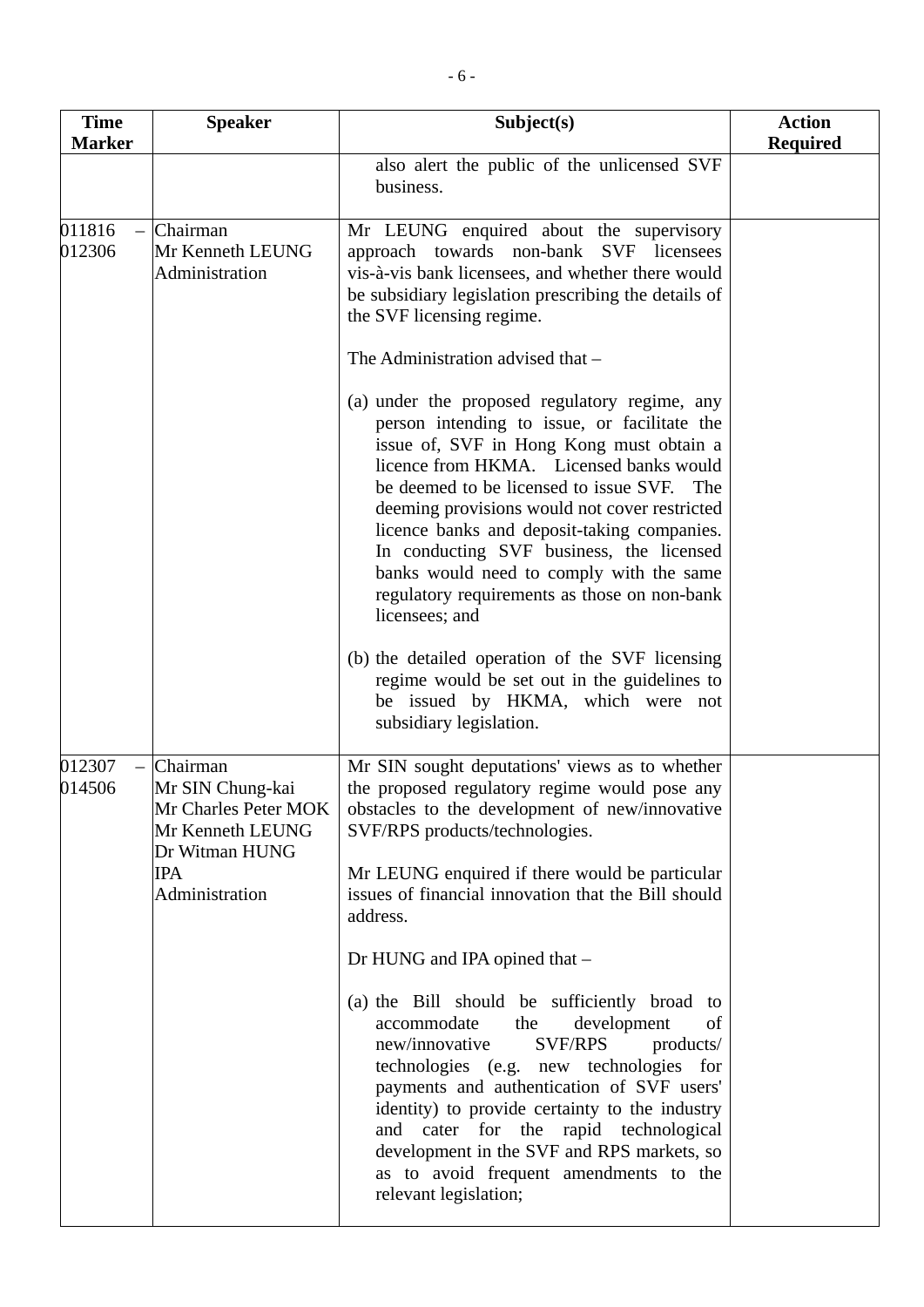| <b>Time</b><br><b>Marker</b> | <b>Speaker</b> | Subject(s)                                                                                                                                                                                                                                                                                                                  | <b>Action</b><br><b>Required</b> |
|------------------------------|----------------|-----------------------------------------------------------------------------------------------------------------------------------------------------------------------------------------------------------------------------------------------------------------------------------------------------------------------------|----------------------------------|
|                              |                | (b) measures should be put in place to facilitate<br>SMEs to enter the Hong Kong SVF and RPS<br>markets, and create a level playing field for<br>various operators.<br>The Administration<br>should consult SMEs, and not just large<br>SVF/RPS operators, when taking forward<br>relevant initiatives; and                 |                                  |
|                              |                | (c) in promoting the development of SVF and<br><b>RPS</b><br>markets<br>Hong<br>in<br>Kong,<br>the<br>should<br>Administration<br>encourage<br>the<br>employment of local talents and adoption of<br>locally developed technologies by enterprises.                                                                         |                                  |
|                              |                | $Mr MOK$ sought clarification $-$                                                                                                                                                                                                                                                                                           |                                  |
|                              |                | (a) whether legislative amendments would be<br>required for establishing or facilitating ODI<br>between the systems of banks and those of<br>SVF/RPS operators or among the SVF/RPS<br>operators in Hong Kong; and                                                                                                          |                                  |
|                              |                | (b) when the Administration would consider it<br>necessary to step in (either through a<br>legislative approach or other means) instead<br>of relying on market forces, in taking forward<br>ODI for the financial services sector in Hong<br>Kong.                                                                         |                                  |
|                              |                | The Chairman remarked that the Steering Group<br>should gauge the views of SMEs and the younger<br>information<br>generation in the<br>technology<br>industries<br>issues relating<br>financial<br>to<br>on<br>innovation.                                                                                                  |                                  |
|                              |                | In response to the views/enquiries raised by<br>members/deputations above, the Administration<br>advised that -                                                                                                                                                                                                             |                                  |
|                              |                | (a) the proposed regulatory regime would not<br>hinder the development of new/innovative<br>SVF/RPS products/technologies as it did not<br>prescribe or preempt a particular choice of<br>format, standard or technology, in relation to<br>the operations or data transmission of a<br>designated system or an SVF scheme; |                                  |
|                              |                | (b) the Administration did not see the need at the<br>present stage to provide for ODI between the<br>systems of banks and those of SVF/RPS                                                                                                                                                                                 |                                  |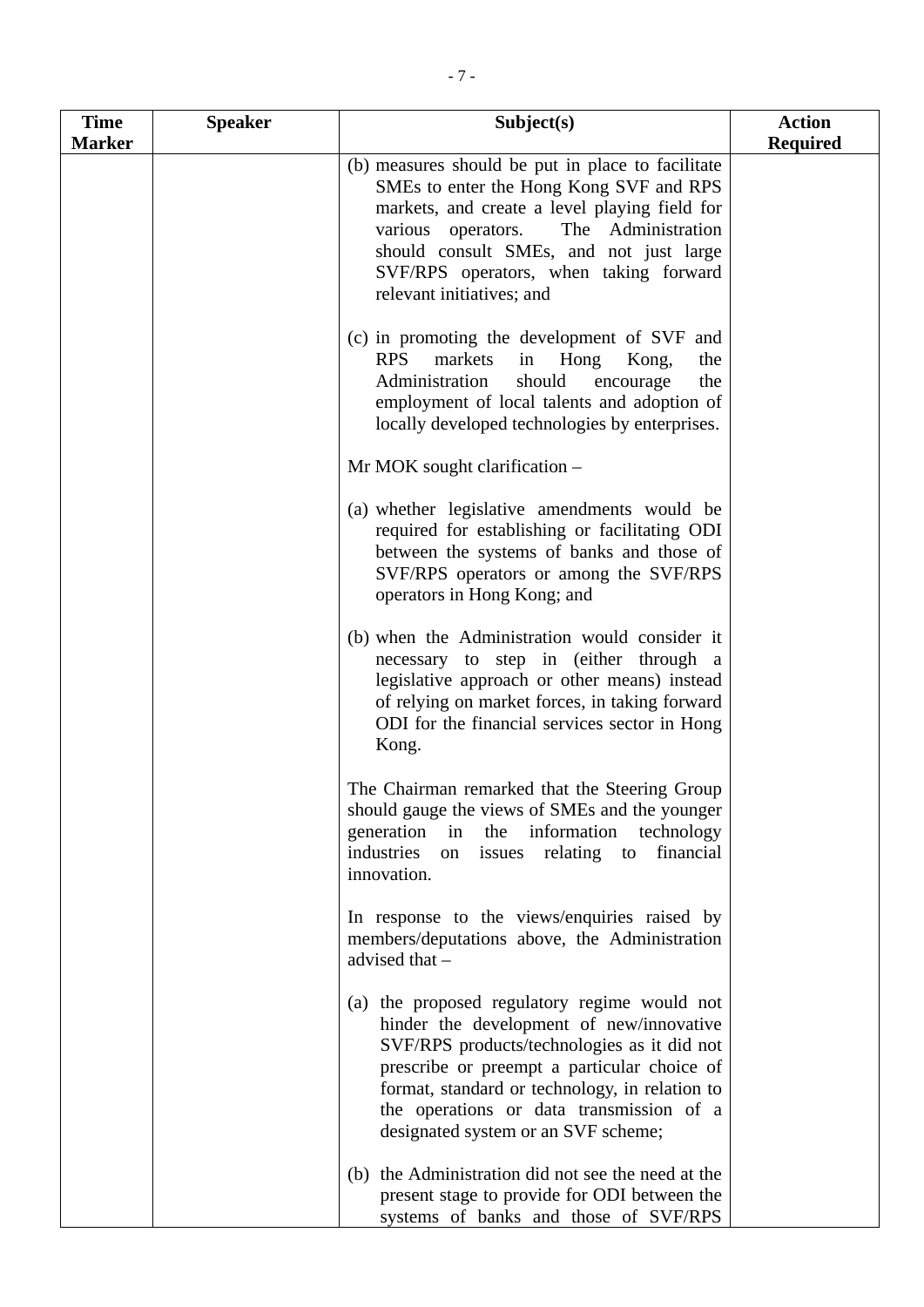| <b>Time</b>      | <b>Speaker</b>                                            | Subject(s)                                                                                                                                                                                                                                                                                                                                                                                                                                                                                                                                                                            | <b>Action</b>   |
|------------------|-----------------------------------------------------------|---------------------------------------------------------------------------------------------------------------------------------------------------------------------------------------------------------------------------------------------------------------------------------------------------------------------------------------------------------------------------------------------------------------------------------------------------------------------------------------------------------------------------------------------------------------------------------------|-----------------|
| <b>Marker</b>    |                                                           |                                                                                                                                                                                                                                                                                                                                                                                                                                                                                                                                                                                       | <b>Required</b> |
|                  |                                                           | through legislative means, and the Bill did<br>ODI.<br>prohibit<br>However,<br>not<br>any<br>enforcement through legislation on the use of<br>a particular technology or technological<br>standard might hinder the development of the<br>payment industry given the rapidly changing<br>technological environment. That said, the<br>Administration would consider using other<br>channels or platforms for exploring with the<br>relevant stakeholders and consider measures<br>to facilitate financial innovation taking into<br>account market needs and industry's views;<br>and |                 |
|                  |                                                           | (c) the proposed regulatory regime would<br>facilitate SMEs to enter the SVF and RPS<br>markets, and employment of local human<br>capital. For instance, SVF with limited<br>usage and a float size of not more than \$1<br>million would be exempted from the<br>regulatory regime, and SVF licensees were<br>required to have physical presence in Hong<br>Kong.                                                                                                                                                                                                                    |                 |
| 014507<br>015721 | Chairman<br>Mr Charles Peter MOK<br>OCL<br>Administration | Mr MOK sought OCL's clarification of its<br>concern that the proposed regulatory regime<br>would target at OCL.                                                                                                                                                                                                                                                                                                                                                                                                                                                                       |                 |
|                  |                                                           | OCL reiterated its concerns about -                                                                                                                                                                                                                                                                                                                                                                                                                                                                                                                                                   |                 |
|                  |                                                           | (a) the difficulty for HKMA to ensure effective<br>regulatory oversight of overseas SVF with<br>their systems/operations<br>mainly located<br>outside Hong Kong; and                                                                                                                                                                                                                                                                                                                                                                                                                  |                 |
|                  |                                                           | (b) it might suppress innovation if HKMA's<br>approval was required for each<br>new<br>product/service provided by a licensed SVF,<br>or a new fee charged on its users.                                                                                                                                                                                                                                                                                                                                                                                                              |                 |
|                  |                                                           | The Chairman and Mr MOK opined that HKMA<br>should adopt a risk-based supervisory approach<br>with focus on the compliance with regulatory<br>requirements to ensure proper protection of the<br>float, etc.                                                                                                                                                                                                                                                                                                                                                                          |                 |
|                  |                                                           | Mr LEUNG stressed the importance to ensure<br>protection of consumers' interests in using<br><b>SVF/RPS</b><br>including<br>related<br>new<br>products/services.                                                                                                                                                                                                                                                                                                                                                                                                                      |                 |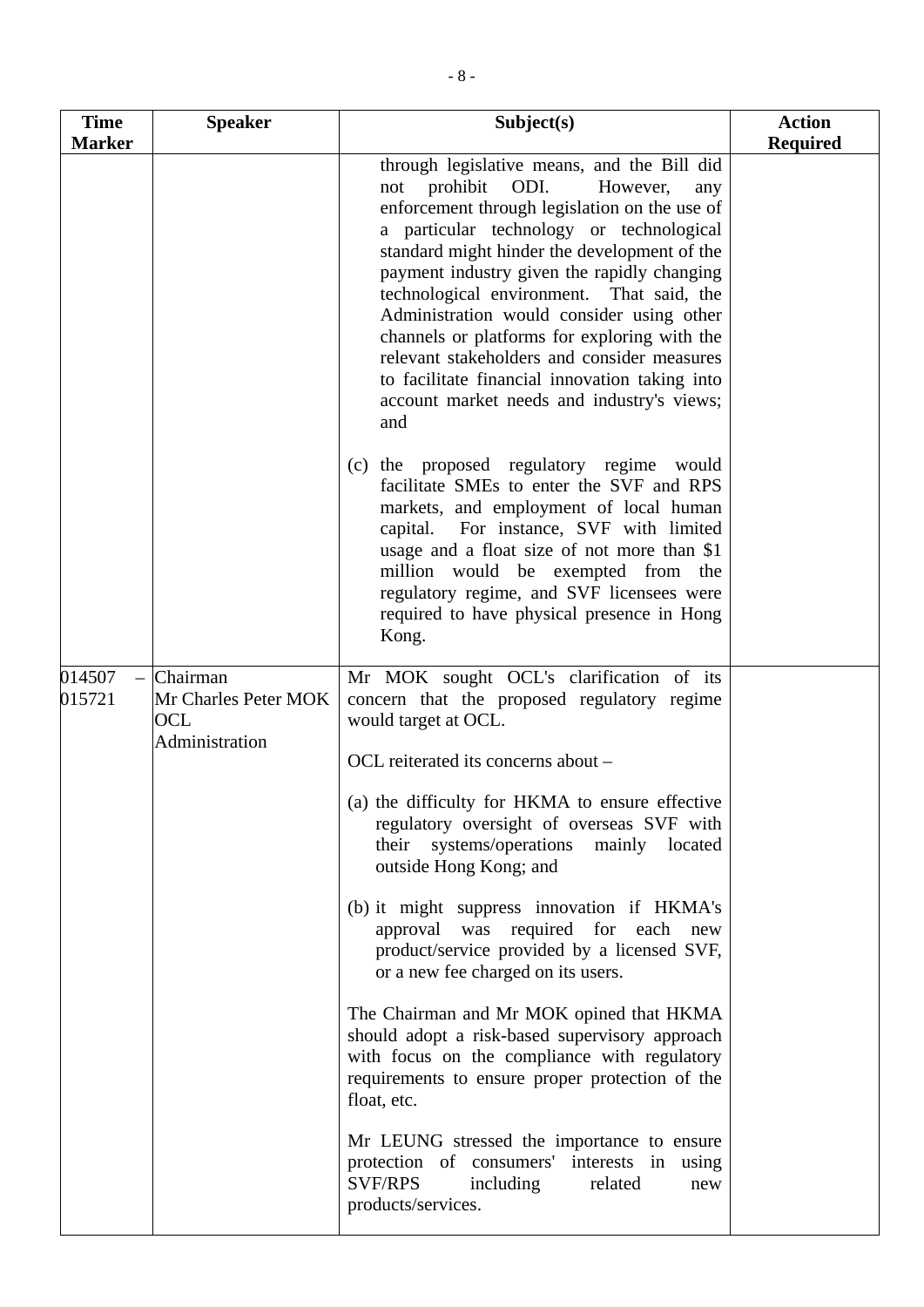| <b>Time</b>      | <b>Speaker</b>                                                                                     | Subject(s)                                                                                                                                                                                                                                                                                                                                                                                                                                                                                                                                                                                                      | <b>Action</b>                                                                |
|------------------|----------------------------------------------------------------------------------------------------|-----------------------------------------------------------------------------------------------------------------------------------------------------------------------------------------------------------------------------------------------------------------------------------------------------------------------------------------------------------------------------------------------------------------------------------------------------------------------------------------------------------------------------------------------------------------------------------------------------------------|------------------------------------------------------------------------------|
| <b>Marker</b>    |                                                                                                    |                                                                                                                                                                                                                                                                                                                                                                                                                                                                                                                                                                                                                 | <b>Required</b>                                                              |
|                  |                                                                                                    | enquired whether the<br>Mr MOK<br>approval<br>mechanism for new products/services provided<br>by a licensed SVF or designated RPS operator<br>would operate on an ex ante or ex post basis.<br>He opined that there should be clear and objective<br>criteria for determining whether<br>a new<br>product/service would require HKMA's approval.                                                                                                                                                                                                                                                                |                                                                              |
|                  |                                                                                                    | The Administration advised that in determining<br>whether a new product/service provided by a<br>licensed SVF or designated RPS would require<br>approval, or subject to conditions, HKMA would<br>consider factors including the nature of the new<br>product/service (for instance, change from a<br>device-based to a non-devised-based SVF) and<br>potential risks on financial safety or stability.<br>SVF issuers and RPS operators were expected to<br>conduct adequate due diligence and proper risk<br>assessment of all new products and services<br>before such products and services were launched. | The<br>Administration<br>to take action as<br>paragraph 7 of<br>the minutes. |
| 015722<br>021026 | Chairman<br>Mr Charles Peter MOK<br>Mr SIN Chung-kai<br><b>MCI</b><br><b>IPA</b><br>Administration | Mr MOK sought assessment of the impact of the<br>proposed regulatory regime on SMEs intending to<br>set up SVF/RPS business in Hong Kong, or<br>SMEs providing services to SVF/RPS operators.<br>The Chairman considered that SMEs might have<br>difficulties in setting up and operating SVF/RPS<br>business in view of the substantial resources<br>requirement and heavy compliance costs.                                                                                                                                                                                                                   |                                                                              |
|                  |                                                                                                    | MCI pointed out that $-$<br>(a) companies like MCI would provide the<br>payment network for issuance of pre-paid<br>cards. It might not be suitable for SMEs to<br>operate SVF/RPS business given the<br>substantial resources requirement and risks<br>associated with float management; and                                                                                                                                                                                                                                                                                                                   |                                                                              |
|                  |                                                                                                    | (b) HKMA should issue guidelines on the<br>operation details of the proposed regulatory<br>regime, in particular the float management<br>requirements.<br>IPA stressed the importance to ensure a level<br>playing field for SMEs to enter the SVF/RPS<br>market, and enable SMEs to use SVF/RPS at<br>lower costs by including provisions relating to<br>ODI in the Bill.                                                                                                                                                                                                                                      |                                                                              |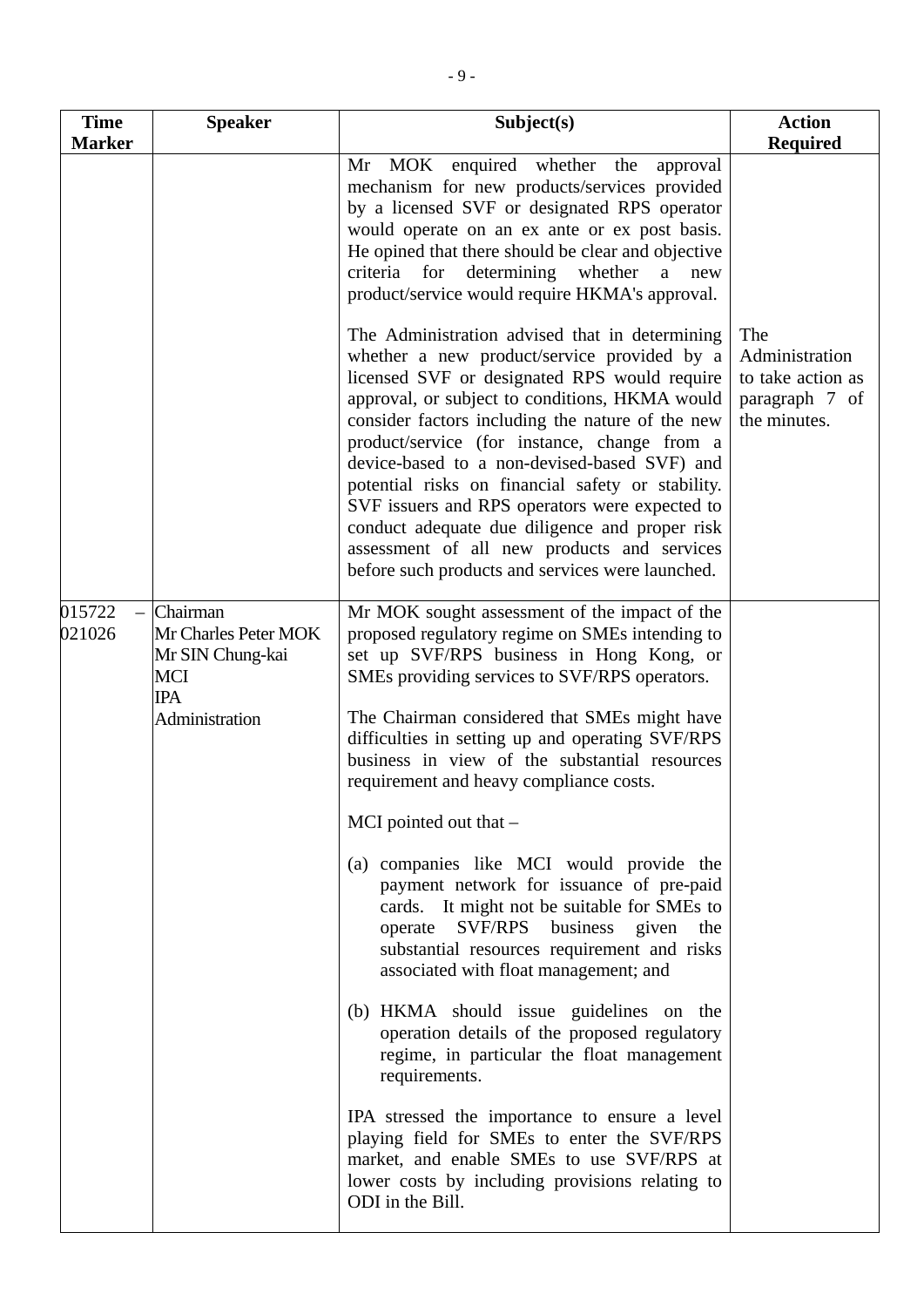| <b>Time</b>      | <b>Speaker</b>                                     | Subject(s)                                                                                                                                                                                                                                                                                                                                                                                                                                                                                                                                                                                                                                                                                                                                                                                                                                                 | <b>Action</b>                                                  |
|------------------|----------------------------------------------------|------------------------------------------------------------------------------------------------------------------------------------------------------------------------------------------------------------------------------------------------------------------------------------------------------------------------------------------------------------------------------------------------------------------------------------------------------------------------------------------------------------------------------------------------------------------------------------------------------------------------------------------------------------------------------------------------------------------------------------------------------------------------------------------------------------------------------------------------------------|----------------------------------------------------------------|
| <b>Marker</b>    |                                                    |                                                                                                                                                                                                                                                                                                                                                                                                                                                                                                                                                                                                                                                                                                                                                                                                                                                            | <b>Required</b>                                                |
|                  |                                                    | The Administration advised that there were<br>provisions in the Bill to exempt certain types of<br>SVF (including SVF with limited usage and float<br>size less than \$1 million) from regulation.                                                                                                                                                                                                                                                                                                                                                                                                                                                                                                                                                                                                                                                         |                                                                |
|                  |                                                    | Mr SIN stressed the need for HKMA to strike a<br>financial<br>innovation<br>balance<br>between<br>and<br>regulation of SVF and RPS to ensure soundness<br>and safety of these payment facilities.                                                                                                                                                                                                                                                                                                                                                                                                                                                                                                                                                                                                                                                          |                                                                |
| 021027<br>022619 | Chairman<br>Administration                         | Briefing by the Administration on its responses to<br>issues arising from the discussions at the meeting<br>on 2 March 2015<br>(LC Paper No. CB(1)656/14-15(10))                                                                                                                                                                                                                                                                                                                                                                                                                                                                                                                                                                                                                                                                                           |                                                                |
| 022620<br>023130 | Chairman<br>Mr SIN Chung-kai<br>Administration     | Referring to the current regime for combating<br>illegal betting activities, Mr SIN enquired<br>whether HKMA would require banks to restrict<br>the transfer of clients' money to accounts of<br>unlicensed SVF<br>(including SVF operating<br>overseas and not targeting the Hong Kong public)<br>or those of RPS operators which had breached the<br>relevant regulatory requirements, in order to<br>ensure compliance with the requirements of the<br>proposed regulatory regime.<br>The Administration advised that in taking<br>enforcement actions, HKMA would look into the<br>circumstances of each case, such as whether the<br>SVF/RPS operators in question intended to<br>circumvent certain regulatory requirements.<br>At the request of Mr SIN, the Administration<br>agreed to provide supplementary information on<br>his enquiry above. | The<br>Administration<br>to take action as<br>paragraph $6(b)$ |
| 023131<br>024354 | Chairman<br>Mr Charles Peter MOK<br>Administration | Mr MOK expressed the following concerns –<br>(a) given that subsections $(1)$ and $(2)$ of the<br>proposed section 8C (Clause 17 of the Bill)<br>had provided that any person must not<br>knowingly promote or otherwise<br>assist<br>another person in issuing, or facilitating the<br>issue of, an unlicensed SVF, the specification<br>in subsection (3) that "a reference to<br>promoting or otherwise assisting" included<br>"by means of providing network or internet<br>portal access or any other technological                                                                                                                                                                                                                                                                                                                                   | of the minutes.                                                |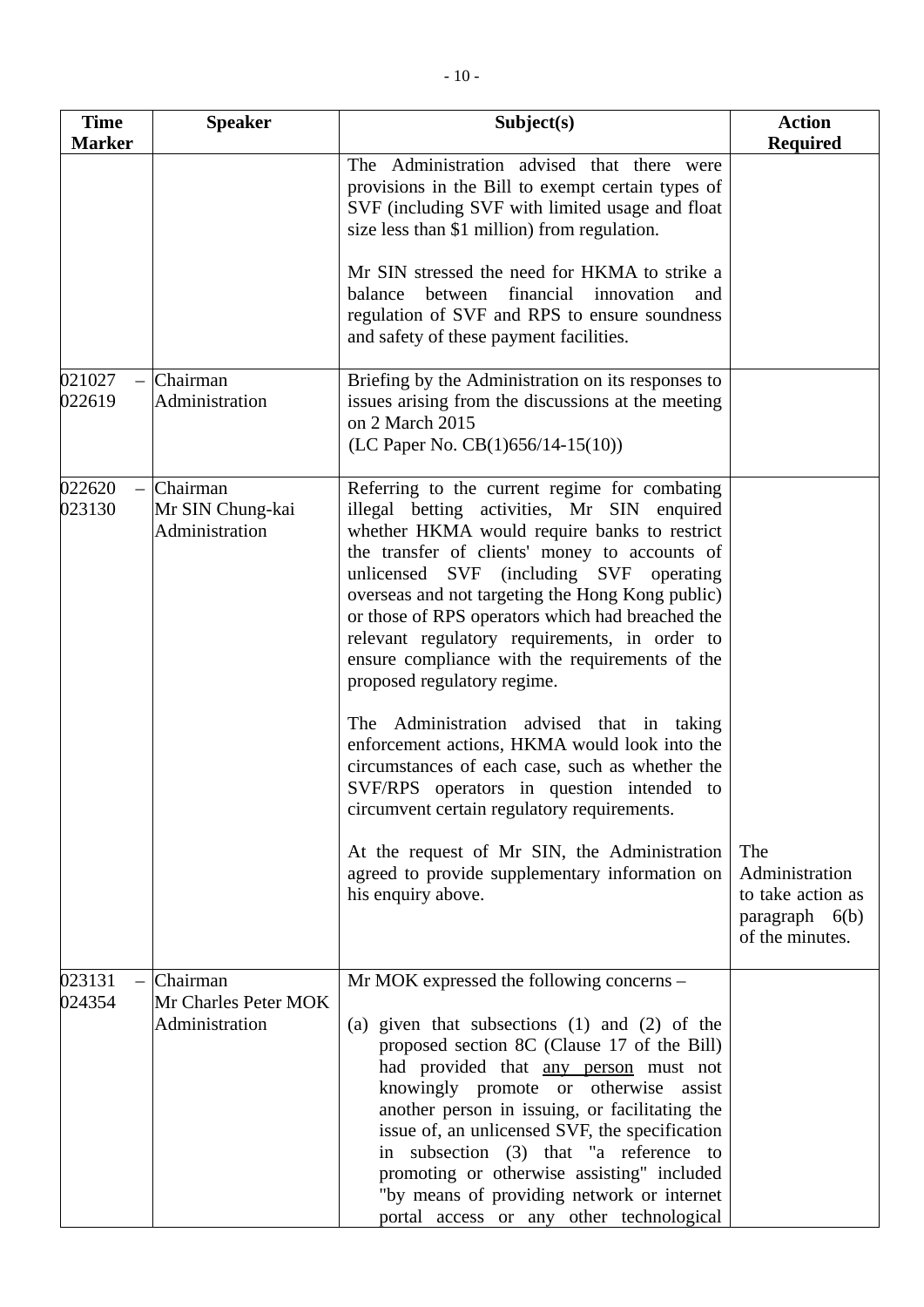| <b>Time</b>   | <b>Speaker</b> | Subject(s)                                                                                                                                                                                                                                                                                                                                                                                                                                                                                                                                                                                                                                                                                                                            | <b>Action</b>                                                                                |
|---------------|----------------|---------------------------------------------------------------------------------------------------------------------------------------------------------------------------------------------------------------------------------------------------------------------------------------------------------------------------------------------------------------------------------------------------------------------------------------------------------------------------------------------------------------------------------------------------------------------------------------------------------------------------------------------------------------------------------------------------------------------------------------|----------------------------------------------------------------------------------------------|
| <b>Marker</b> |                |                                                                                                                                                                                                                                                                                                                                                                                                                                                                                                                                                                                                                                                                                                                                       | <b>Required</b>                                                                              |
|               |                | means" seemed to target the relevant offence<br>at Internet service providers ("ISP");                                                                                                                                                                                                                                                                                                                                                                                                                                                                                                                                                                                                                                                |                                                                                              |
|               |                | (b) the liabilities imposed on ISP under the<br>proposed regulatory regime were different<br>from those imposed on ISP under other local<br>regulatory regimes (e.g. the regulatory<br>regimes in respect of copyright, or control of<br>obscene and indecent articles); and                                                                                                                                                                                                                                                                                                                                                                                                                                                          |                                                                                              |
|               |                | (c) how HKMA could ensure a non-complying<br>ISP would terminate its web hosting and<br>other internet services to an unlicensed SVF<br>as the ISP's systems/operations might be<br>located overseas, and the relevant services<br>were provided/accessible through internet<br>which was boundary free.                                                                                                                                                                                                                                                                                                                                                                                                                              |                                                                                              |
|               |                | The Administration advised that -                                                                                                                                                                                                                                                                                                                                                                                                                                                                                                                                                                                                                                                                                                     |                                                                                              |
|               |                | (a) the specification in subsection $(3)$ in relation<br>to ISP services was meant to stipulate<br>explicitly the parties who might become<br>liable in order to prohibit "facilitation of<br>issue of SVF" without a licence; and                                                                                                                                                                                                                                                                                                                                                                                                                                                                                                    |                                                                                              |
|               |                | (b) the liabilities in question were considered<br>reasonable, i.e. a person would commit an<br>offence only if he/she, knowingly and<br>without a reasonable excuse, promoted or<br>otherwise assisted another person in issuing,<br>or facilitating the issue of, an unlicensed<br>SVF. ISP did not have an obligation to<br>ascertain whether an SVF was licensed<br>before providing services to it, nor was the<br>SVF operator required to inform its service<br>providers about its licensing status.<br>The<br>liability provisions had taken into account the<br>specific objectives and context of the<br>proposed regulatory regime, and struck a<br>balance in view of the operation of SVF and<br>its service providers. |                                                                                              |
|               |                | At the request of Mr MOK, the Administration<br>agreed<br>to<br>provide<br>supplementary<br>written<br>responses to his concerns above.                                                                                                                                                                                                                                                                                                                                                                                                                                                                                                                                                                                               | The<br>Administration<br>to take action as<br>paragraphs 8 to<br>10<br>of<br>the<br>minutes. |